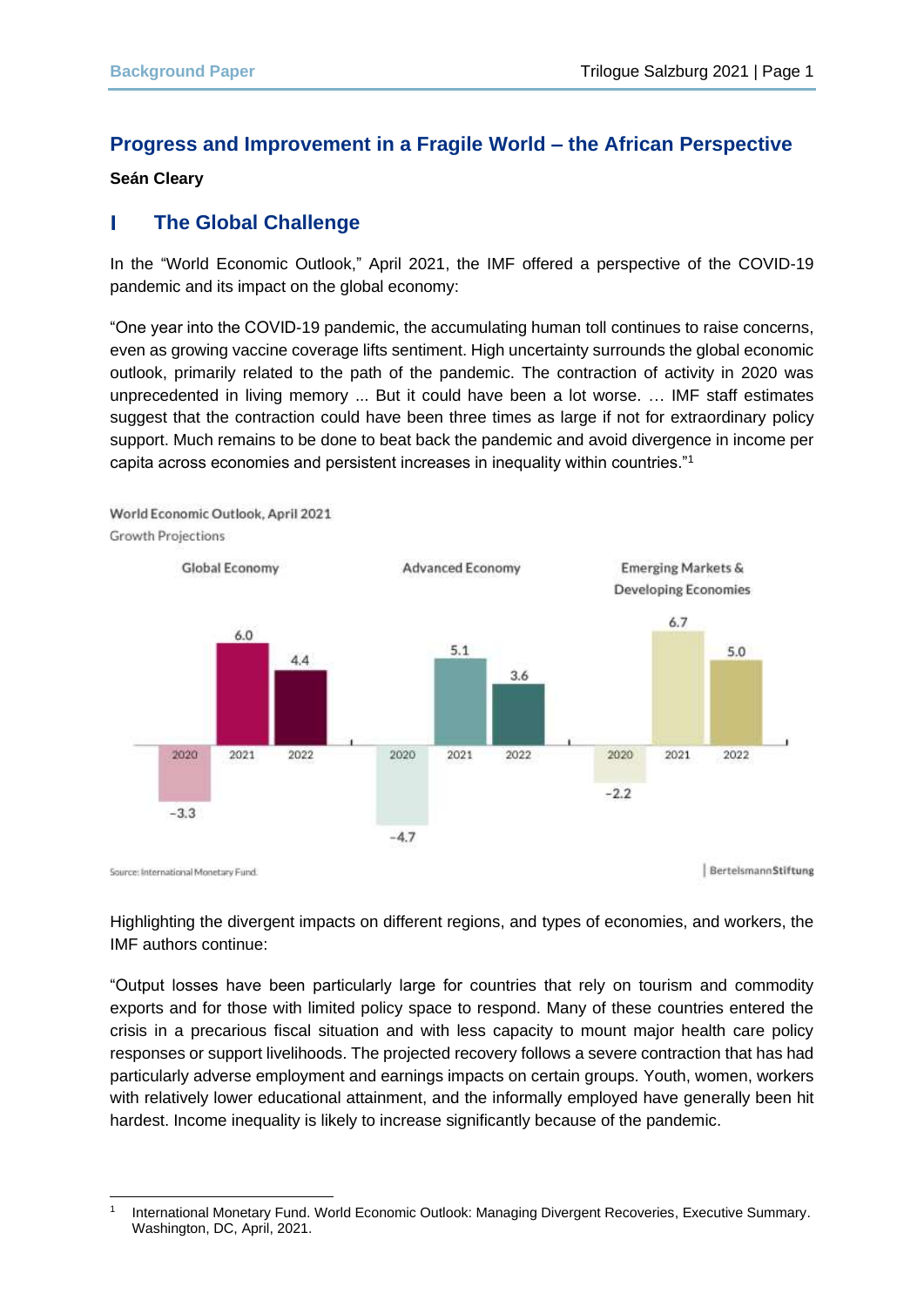"Close to 95 million more people are estimated to have fallen below the threshold of extreme poverty in 2020 compared with pre-pandemic projections. Moreover, learning losses have been more severe in low-income and developing countries, which have found it harder to cope with school closures, and especially for girls and students from low-income households. Unequal setbacks to schooling could further amplify income inequality."<sup>2</sup>

The pandemic has exposed underlying structural flaws in our national and international societies, and our collective hubris. To address the consequences, we must "build forward better," as IMF Managing Director Kristalina Georgieva said on October 15, 2020: "We can do better than build back the pre-pandemic world – we can build forward to a world that is more resilient, sustainable, and inclusive." 3

How might we do that? What do we need to do at global, regional, national, and local levels to build that world? Let's think through the challenge. What do we need to reduce global tensions and the risk of confrontation; and to restore agreement on the rules of an order within which states can compete and cooperate without conflict?

# **A Rules-based International Order**

Stable international orders have always been premised on a balance of power between dominant state actors and coalitions, and general acceptance of the legitimacy of the international order within which states pursue their national interests. On a global scale, we enjoyed that circumstance for almost seven decades after 1945, and, notably, albeit in a modified form, for two decades after the implosion of the Soviet Union in 1991, due to acceptance by most state actors of a "rules-based international order" premised on the workings of the United Nations, the World Bank Group, the International Monetary Fund, and the World Trade Organization. Within the framework provided by these institutions, the opening of national economic borders to allow freer flows of goods, financial capital, and people (though travel, tourism, and legal immigration) led to a surge of economic opportunity popularly called "globalization." Chiefly because of China's integration into that order after 1978, some 2 billion people were lifted from abject poverty into engagement in the modern (global) economy.

But that order has been under strain since the dawn of the 21st century. "Globalization" of Western mores through advertising and entertainment led to resentment in many communities around the world, and was seized on in parts of the Muslim "ummah" to justify what was described as "jihad," spawning the creation and growth of "Islamist" and "jihadist" movements.

Liberalization of capital flows led to offshore investment in emerging markets, notably China, India, Vietnam, and Mexico, by major companies in the advanced economies – especially the United States – costing jobs for less-skilled US workers, and enabling tax arbitrage by multinational companies seeking to grow shareholder revenues.

<sup>2</sup> International Monetary Fund. World Economic Outlook: Managing Divergent Recoveries, Executive Summary. Washington, DC, April, 2021.

<sup>&</sup>lt;sup>3</sup> Georgieva, Kristalina. A New Bretton Woods Moment. Speech. International Monetary Fund, October 15, 2020.

See also: Cleary, Sean. A Bretton Woods Moment: Crafting the World We Want – and Our Children Deserve, G20 Insights, May 5, 2020.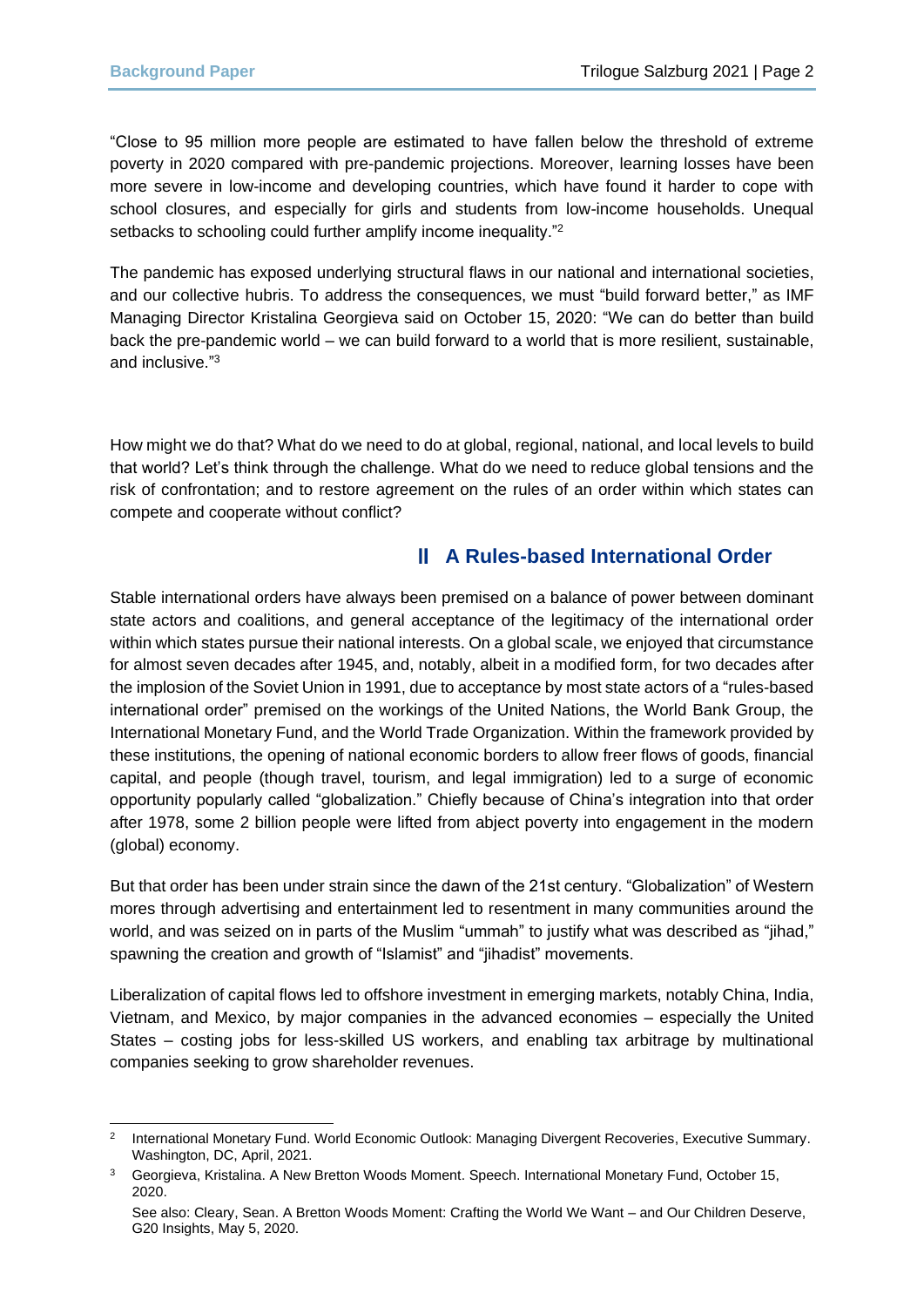Liberalization of financial regulation and the creation of new quantitative hedging and derivative instruments had earlier led to the "financial economy" becoming many times larger than the "real economy" and had widened inequalities of income and wealth in many societies. Decisions by central bankers to provide economic stimulus to offset political and macroeconomic shocks by driving down interest rates encouraged higher leverage, increased corporate and sovereign vulnerabilities, and led to volatile flows of portfolio capital in and out of the capital markets of emerging economies. The Asian and Emerging Markets financial crises of 1997-8; the "dot-com boom and bust" at the turn of the century; and the financial crisis of 2007-8 and the Great Recession were triggered by these policies.

Even the European Union, the greatest experiment in cooperative governance in modern times, fell victim to overambition. Its "enlargement" in 2004 from 15 to 25 member countries – and later progressively to 28 – while imposing limits on fiscal policy flexibility through the Maastricht principles, and eliminating monetary policy discretion in Eurozone member states by creating a European Central Bank, brought exceptional strain to the Union when austerity was forced on southern European states that had over-borrowed before the financial crisis. Germany and its northern European allies refused to pool debt within the Eurozone, and to use expansionary fiscal policies to enable higher exports by hard-pressed southern European economies.

Meanwhile, China's rise, and Mr. Putin's resentment at Russia's humiliation, led to pressures to change the rules of the international order. These pressures have grown progressively over 15 years and flared in the aftermath of the financial crisis as major non-Western states questioned both Washington's competence to set the rules of the global economy, and the quality and integrity of its geopolitical leadership.<sup>4</sup> Beijing's decision to invest a significant proportion of its foreign exchange reserves in the Belt and Road initiative, and to create the Asian Infrastructure Investment Bank and the New Development Bank; and Moscow's rejection of the Obama administration's policies on Syria, and Mr. Putin's decision to intervene directly in October 2015, were the final straws, although this was prefigured by Moscow's assertiveness in its "near-abroad" in Georgia in 2008 and in Ukraine in 2014.<sup>5</sup>

Far from being a "global village," the world in 2017, when Mr. Trump acceded to the US Presidency, was characterized by profound, multivariate asymmetry between the scale of a highly integrated global economy, the absence of a commensurate sense of global community, and the defective state of the global polity. This had led to weak economic governance, economic and social volatility, normative clashes, and social and geopolitical turbulence.

Mr. Trump brought an avowedly nationalistic approach to international relations, a naïvely mercantilist perspective on US interests in international trade, and a myopic view of the importance of global public goods like climate and the environment. He abrogated trans-Pacific and trans-Atlantic trade agreements, questioned the utility of NATO, and withdrew from the Paris Agreement on Climate Change and the JCPOA with Iran. All this, because of the centrality of the US in the "rules-based international order" shook the pillars of the system, leaving it exceptionally fragile.

<sup>4</sup> See e.g. Nair, Chandran. The World Is Woke to Western Posturing and Global White Privilege. In: South China Morning Post, May 29, 2021.

<sup>5</sup> See Putin, Vladimir. Speech and the Following Discussion at the Munich Conference on Security Policy, February 10, 2007.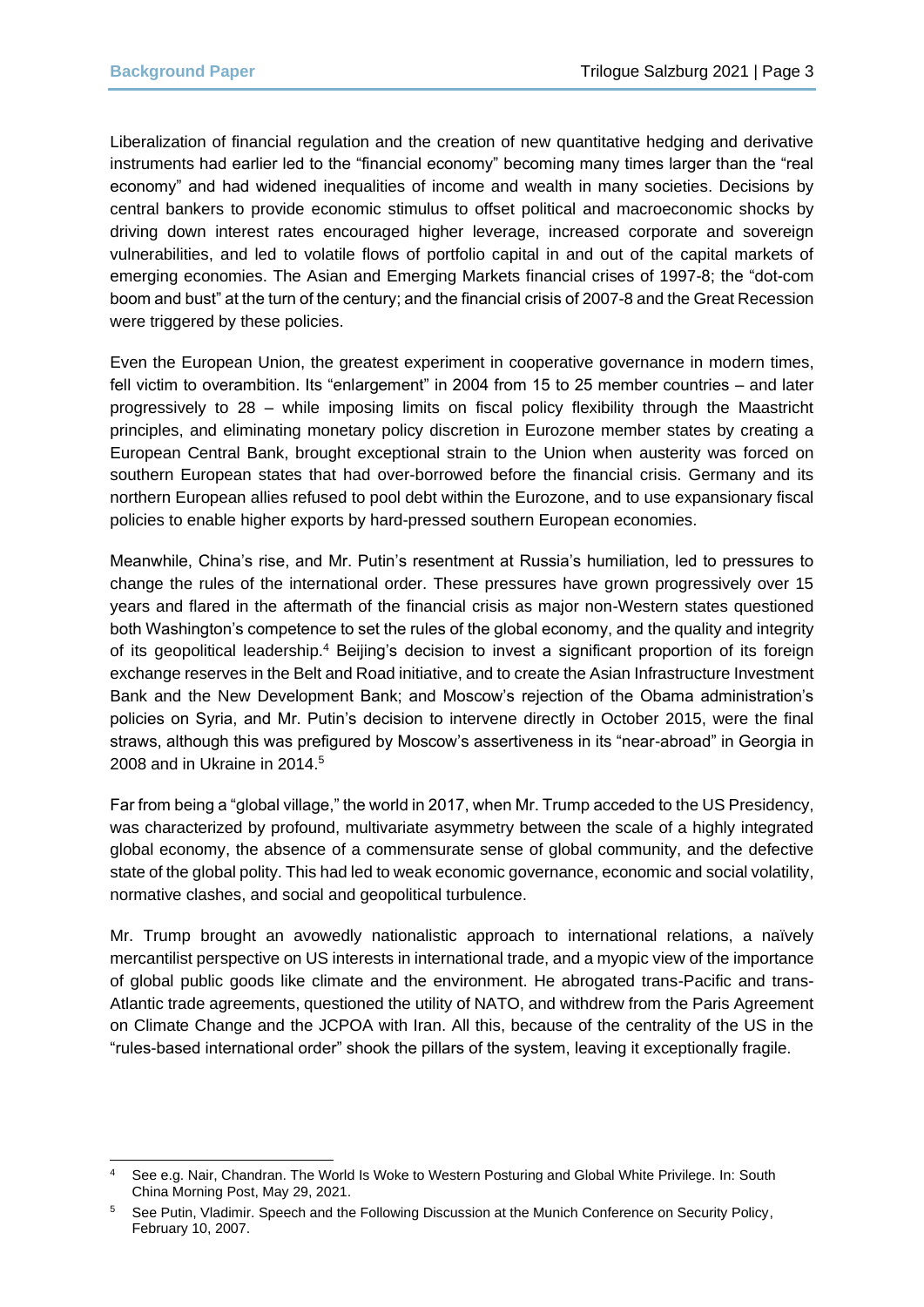# **Reverting to a Legitimate Equilibrium**

We need to rebuild both (a) a global order premised on an international equilibrium that the major political and economic actors see as legitimate, and (b) domestic social contracts between citizens, governments, major economic interests ("business") and civil society organizations that enjoy equivalent, though local, and culturally distinct, legitimacy. To achieve that, we must clarify the normative principles upon which this legitimacy can be founded.

Reverting to the world we inhabited before the virus struck is neither possible, nor a sensible way to spend the \$15-20 trillion dollars that governments and central banks have provided through fiscal and monetary stimuli, to allow us to recover. The fragility of the international order and the global financial system, the unsustainable ratio of aggregate debt-to-GDP before the pandemic, the quantum of government bonds with negative yields, the enormous inequality of wealth and income in too many national societies, and the lack of trust in political and economic institutions in almost all the advanced economies make it clear that a new paradigm is essential.

In his "Vision Statement" for the next five years, submitted to the Presidents of the UN General Assembly and Security Council on March 23, 2021 in support of his candidacy for a second term as Secretary-General, UNSG António Guterres said graphically: "A business-as-usual approach will produce negative downward cycles of climate chaos, biodiversity loss, mistrust, social upheaval, poverty, conflict, massive migration, and disaster. It will almost certainly ensure that we and the generations that follow will face a dystopian future in which rights and values are further eroded while the likelihood mounts of catastrophic risks." He continued: "We have therefore reached an important inflection point in history – a genuine moment of truth. … Simply put, the choices we make now will determine our trajectory for decades to come."<sup>6</sup>

We need a new world system, with structures that are fit for purpose in a digital age in which 7.8 billion and rising, increasingly urbanized, humans are changing the climate, polluting the oceans and the atmosphere, destroying biodiversity, and pushing up against the planetary boundaries that we cannot transgress without risking the survival of our, and many other, species.

How can we relate that to the need to restore social cohesion, trust in governments, and revitalized social contracts?

The sole purpose of governance – at every scale from the local to the global – is to create and maintain circumstances that promote the security and well-being of the citizenry. This requires governments, and multilateral institutions, to adopt policies, and encourage practices, that enable equity (justice or fairness), permitting all to advance in line with their talents; security, providing each person with reasonable protection against violence, pestilence, hunger, and deprivation<sup>7</sup>; and sustainability**,** patterns of behavior consistent with equity and security, and in harmony with the biogeosphere, to avoid threatening the survival or well-being of future generations.

Envisioning a future defined by "equity," "[human] security" and "sustainability"; defining the pathways to achieving it; and using the funds that we have printed to create an equitable, secure,

<sup>6</sup> Guterres, António. Vision Statement: "Restoring Trust and Inspiring Hope." The Next Five Years for the United Nations. New York, March 23, 2021.

See, at a global scale, the recommendations of the Rockefeller Foundation for an immediate response to the pandemic: Rockefeller Foundation. One for All: An Action Plan for Financing Global Vaccination and Sustainable Growth. May, 2021.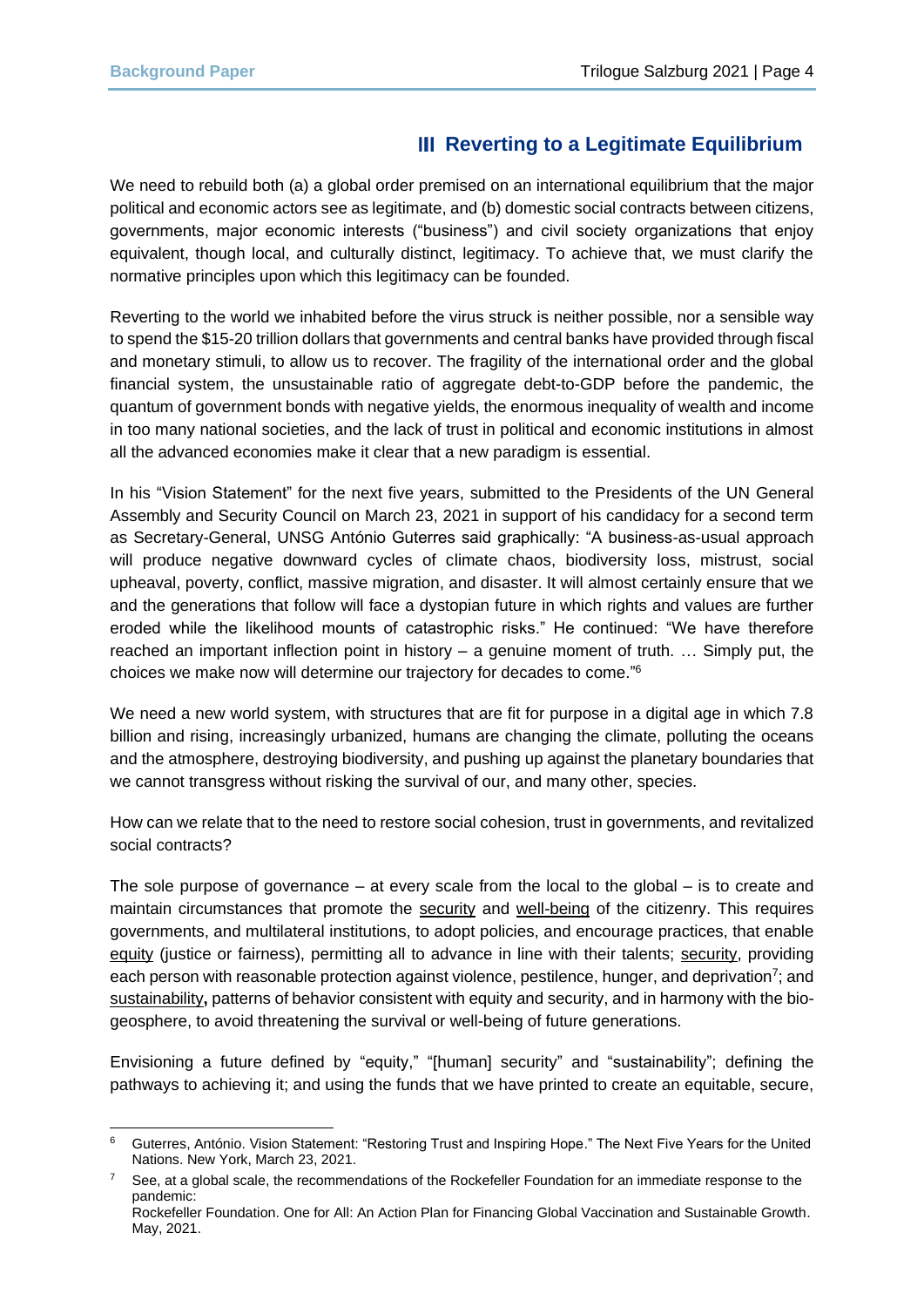and sustainable world is our task. It is conceptually simple, albeit that its execution will be challenging.<sup>8</sup>

We need a coherent narrative that defines this vision and the means to achieve it; and that capitalizes on our common humanity and our ability to act collectively, to create a world resilient against threats, not least those wrought by a changing climate, degraded oceans and shrinking biodiversity.

We must show that we can transform our social systems to ensure that the economy advances well-being by encouraging innovation and reward without rent-seeking; and that the instruments we employ for energy, mobility, industry, construction, residence, and agriculture become integrated circular systems that allow us to create a world fit for both our, and future, generations.

We must build effective accountability into our political systems, and strengthen – and where necessary, reform – the institutions that permit effective, constructive international cooperation. This is the only way to contain conflict, rebuild trust, and enable cooperation for the collective good, while retaining the creative merits of market-based competition.

## **Actualizing the Potential**

The risk of miscalculations by major actors – the US, China, Russia, and India among them – in the context of rising tensions risks unintended consequences. The conflation of a pandemic, an economic crisis, social disruption, coarsened political discourse, and trade, technological, political and security contestation between the largest powers would be cause for concern in any circumstance. In the context of debilitated global institutions and a disputed normative framework, the risk of "sleepwalking into disaster" must be taken seriously.

The Italian G20 presidency in 2021 must take this challenge on board with the support of the European Union.<sup>9</sup> One paragraph should be included in the G20 Leaders' Statement: "We commit to use the stimulus to craft an equitable, secure and sustainable world, fit for purpose in a digital age, in which over 7.8 billion increasingly urbanized humans need personal security and equitable opportunities, and must live within sustainable ecological boundaries."

The Presidency should task the G20 Ministerial Committees, and the G20 Engagement Groups business (B20) and labor (L20) associations, women (W20) and youth gatherings (Y20); and groups of academics and policy advisors (T20 and S20) to explore how to translate these principles into policies to enable equitable, secure, and sustainable societies at national, regional and global scales.<sup>10</sup> Not everything will be settled in 2021, but this work program would permit alignment of purpose from one G20 Presidency to the next and improve the chances that decisions will be implemented.

This approach leaves scope for intellectual creativity and respects cultural variety. The US, Germany, China, Turkey, Saudi Arabia, and South Africa will not craft the same domestic policies, but if all G20 countries accept that their policies must promote "equity," "security," and

<sup>&</sup>lt;sup>8</sup> United Nations Conference on Trade and Development. Technology and Innovation Report 2021: Catching Technological Waves: Innovation with Equity. New York: United Nations Publications, February 25, 2021.

<sup>9</sup> See by way of a further example: Bradford, Colin I. Strengthening the G-20 in an Era of Great Power Geopolitical Competition. Brookings, April 27, 2021.

<sup>10</sup> Cleary, Seán. Rebuild After the Crisis on Three Pillars: Equity, Security and Sustainability. G20 Insights, May 29, 2020.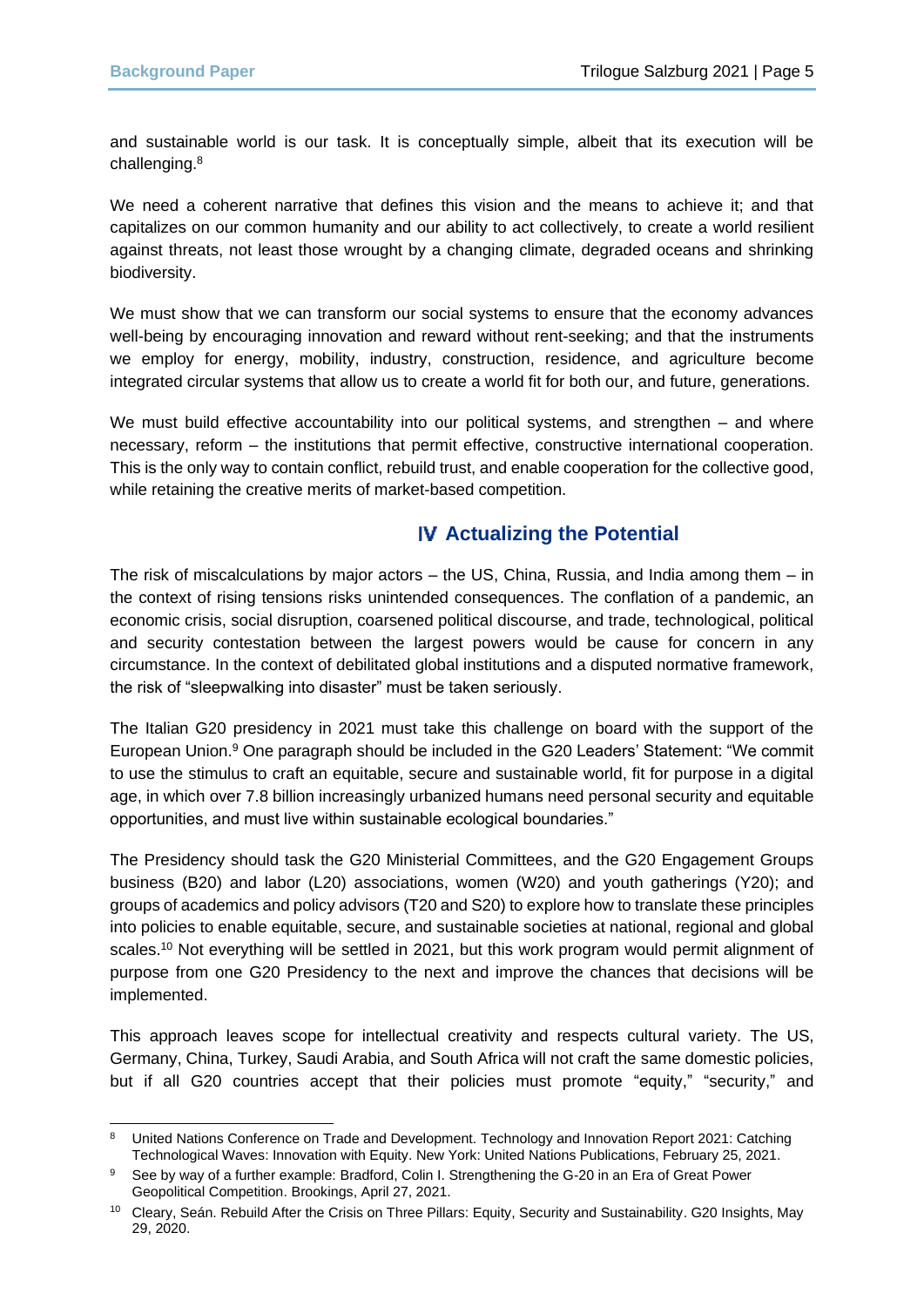"sustainability" both in their national societies and globally; and if the G20 ministerial program in 2021 and beyond is directed to designing and aligning policies for that purpose, we shall have leapt forward constructively.

Then cities, civil society organizations, thinktanks, women, and especially youth across the world can engage – within the G20 Engagement Groups and outside of them – to shape and influence the policies. This would align diverse efforts within a paradigm of "equity," "security," and "sustainability," very different from the paradigm of today's dysfunctional world. It would restore scope for optimism and creativity and contain fragmentation and sectarian and interstate conflict. We cannot let the opportunity that the crisis has afforded us slip away.

#### **1. How Might We "Build forward Better" in Africa?**

The African continent and the islands in the Atlantic and Indian oceans off its coastline comprise 54 countries. Africa's land area is 30.37 million km² which would encompass the US, China, India, Japan, Mexico, and many European nations, combined.



The Size of Africa



BertelsmannStiftung

The African continent and the islands in the Atlantic and Indian oceans off its coastline comprise 54 countries. Africa's land area is 30.37 million km² which would encompass the US, China, India, Japan, Mexico, and many European nations, combined.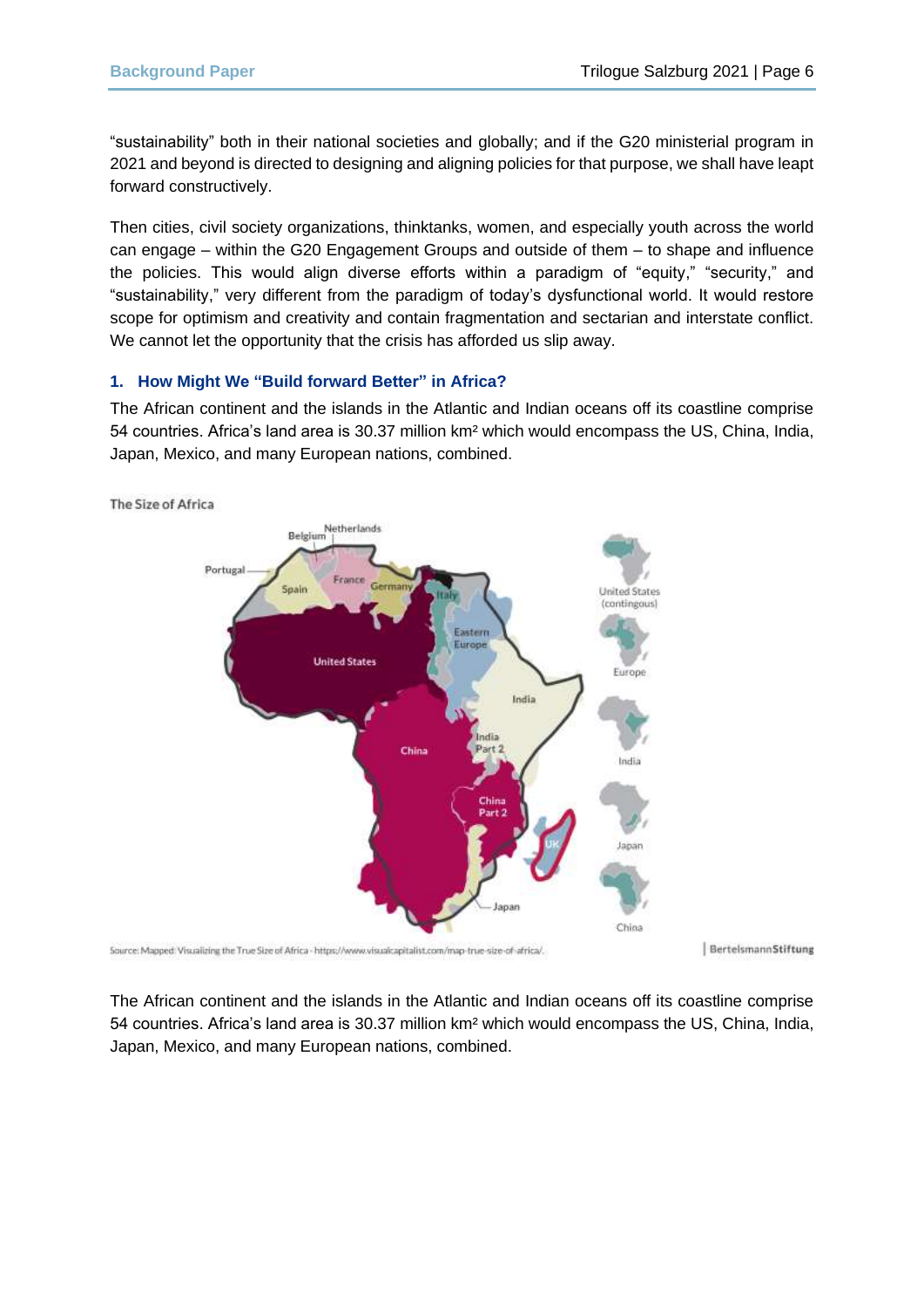## GDP Current Prices in 2019

Billions of U.S. Dollars



Source: IMF DataMapper

BertelsmannStiftung

value  $504$ 

46.13

 $1.11$ 

 $0.23$ 

0.36

2.61

26.23

 $6.06$ 

59.65

40.35

no data

5.04

### GDP Based on PPP, Share of World in 2019

Percent of World



BertelsmannStiftung

Source: IMF DataMapper.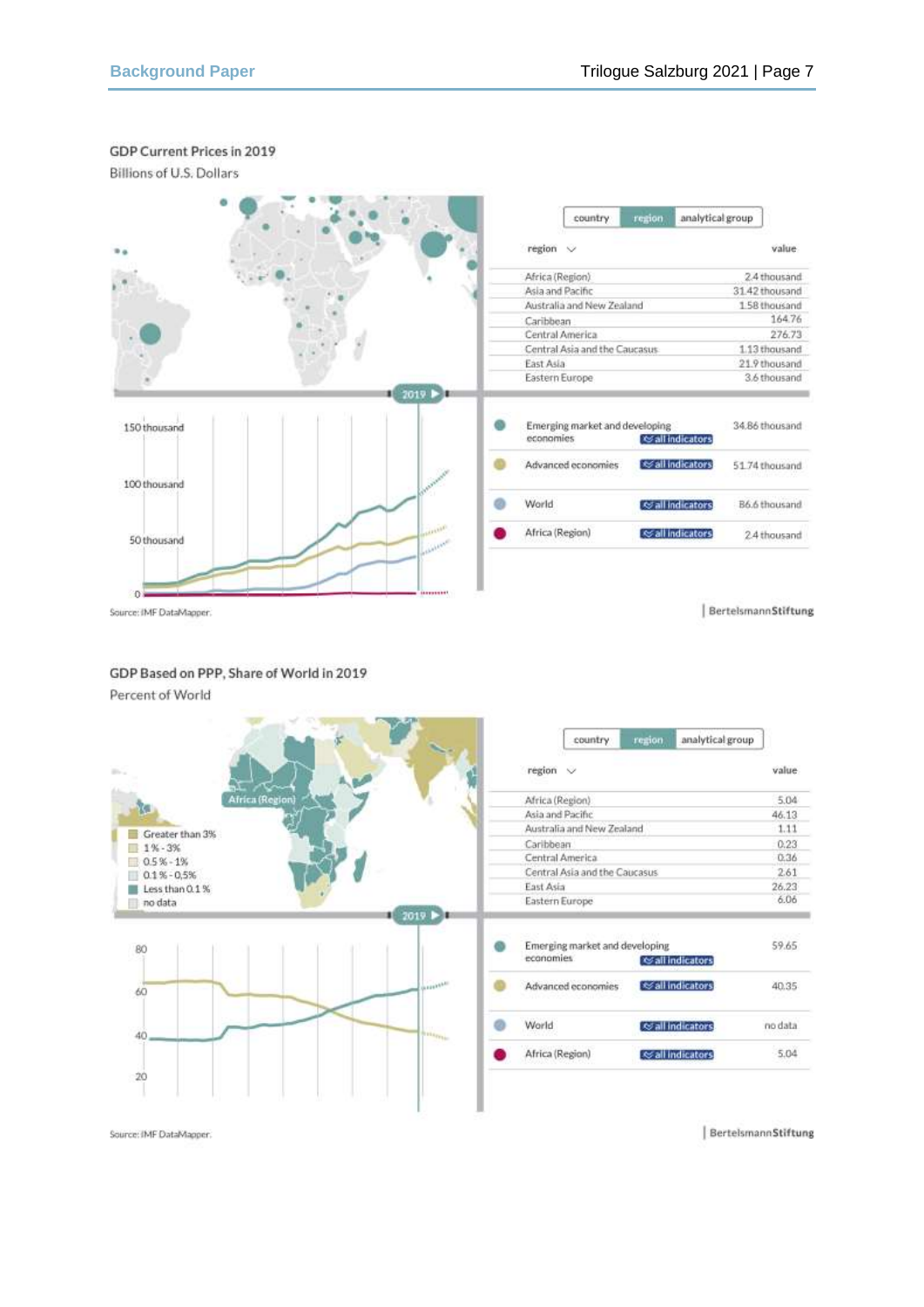Sub-Saharan Africa (SSA), geographically and ethnoculturally, is that part of the continent of Africa south of the Sahara.<sup>11</sup> While the UN excludes Sudan from Sub-Saharan Africa, the African Union's definition includes Sudan, but excludes Mauritania.<sup>12</sup> Sub-Saharan Africa is distinguished from North Africa, encompassed in the Middle East and North Africa region, most of whose states are members of the Arab League. Somalia, Djibouti, Comoros, and Arab-majority Mauritania and Sudan are geographically part of Sub-Saharan Africa, but also members of the Arab League. <sup>13</sup> The UN Development Program lists 46 of Africa's 54 countries as "sub-Saharan," excluding Morocco, Algeria, Tunisia, Libya, Egypt, Djibouti, Somalia, and Sudan.





Source: FutureWorld Foundation

BertelsmannStiftung

Before the growth distortions introduced by the pandemic, SSA economies were growing at very different rates, distinguished by their resource endowments, infrastructure, human capital, institutions, and governance. In 2019, Ghana led with 7.5 percent GDP growth, followed by Ethiopia at 7.4 percent. Angola's GDP shrank by 0.3 percent, and South Africa grew by only 0.7 percent.

<sup>11</sup> For further information see: https://web.archive.org/web/20100420040243/http://esa.un.org/unpp/definition.html#Africa, [retrieved May 16, 2021].

<sup>12</sup> For further information see: https://au.int/en/member\_states/countryprofiles2, [retrieved May 16, 2021].

<sup>13</sup> For further information see: https://arab.org/portal/countries/, [retrieved July 15, 2021].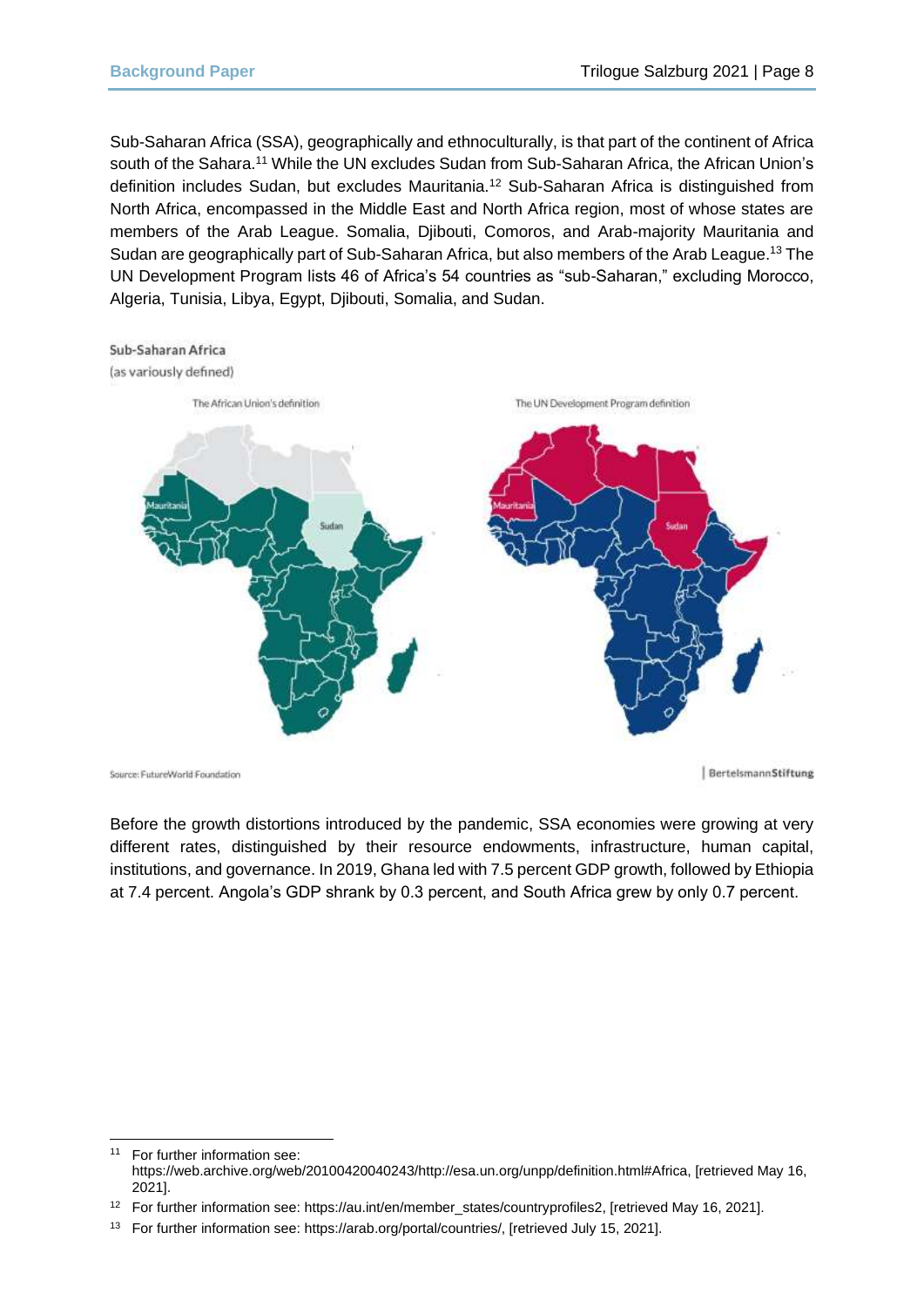

Variations in GDP Growth Rates 2019, Real GDP Growth

Anual Percent Change

## **2. Poverty is Increasingly Concentrated and Localised**

By 2030, 80 percent of people in extreme poverty will likely be in "Afghanistan; Angola; Benin; Burundi; Central African Republic; Chad; Democratic Republic of Congo; Equatorial Guinea; Eritrea; Gambia; Guinea-Bissau; Lesotho; Liberia; Madagascar; Malawi; Mali; Mozambique; Niger; Nigeria; North Korea; Papua New Guinea; Republic of Congo; Solomon Islands; Somalia; South Sudan; Swaziland; Timor-Leste; Togo; Yemen; Zambia; and Zimbabwe." <sup>14</sup> Twenty-five of the thirtyone states are in SSA.

<sup>14</sup> Gertz, Geoffrey and Homi Kharas. The Road to Ending Poverty Runs Through 31 Severely Off Track Countries. Brookings, February 13, 2018.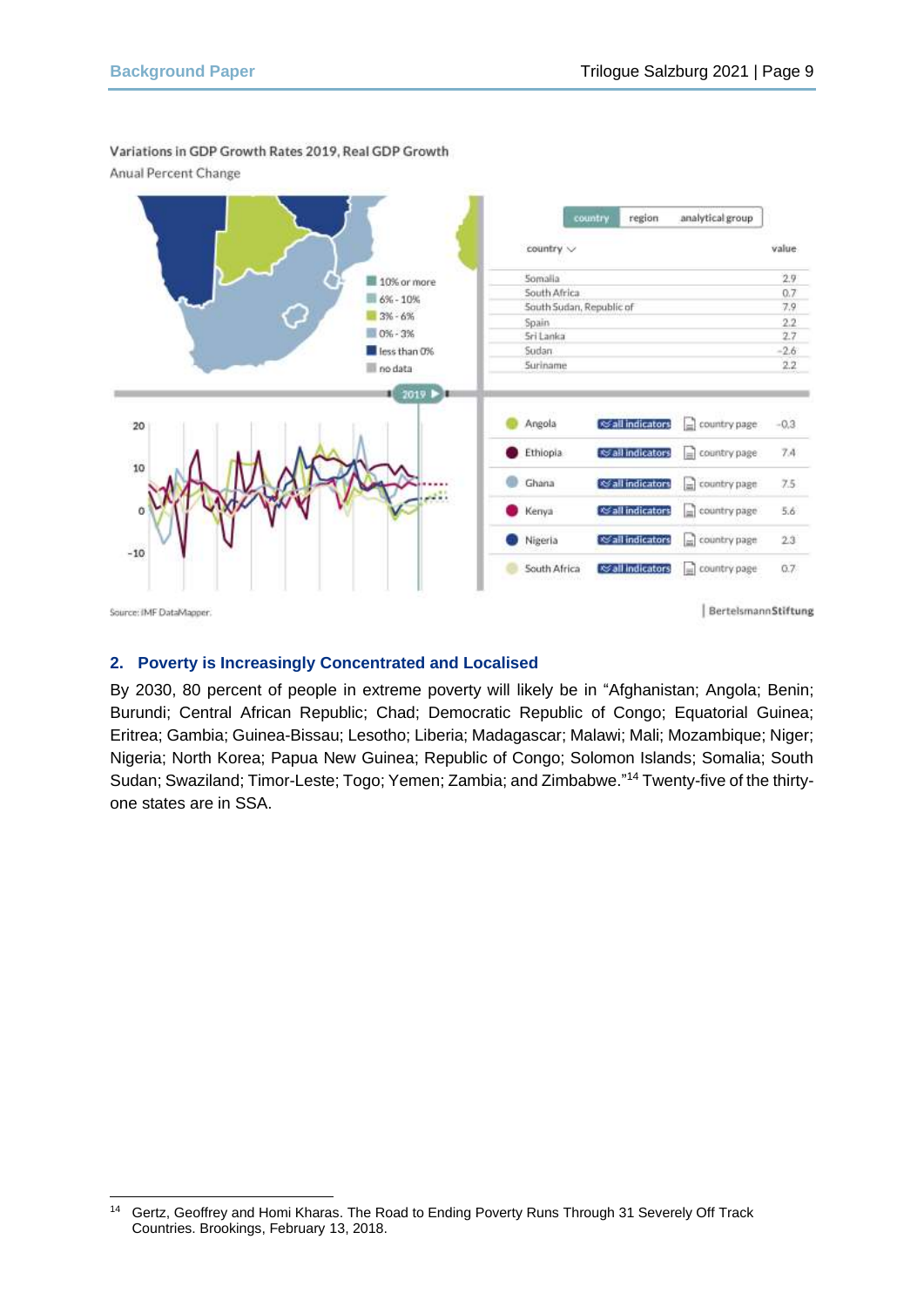#### **Poverty Concentration**



#### **3. Recent Growth Path and the Demographic Dividend**

In recent years, Africa's average GDP growth has exceeded the global average. Before the pandemic, this was expected to continue to 2023, with six of the ten fastest-growing economies in the world being in Africa. Restoring SSA to that growth path is critically important for several reasons.

Throughout the 21st century, Africa, whose population is the youngest of all regions, will see 15 to 20 million citizens entering the working age group each year, providing high potential for rising production, and savings, to fuel economic growth and poverty reduction. By 2050, if SSA economies can sustain the growth paths on which they were between 2010-2019, the richest 10 percent of the population – some 250 million Africans – will plausibly drive a fivefold increase in demand for consumer goods and services, if the populations have secured the right knowledge, skills, and opportunities.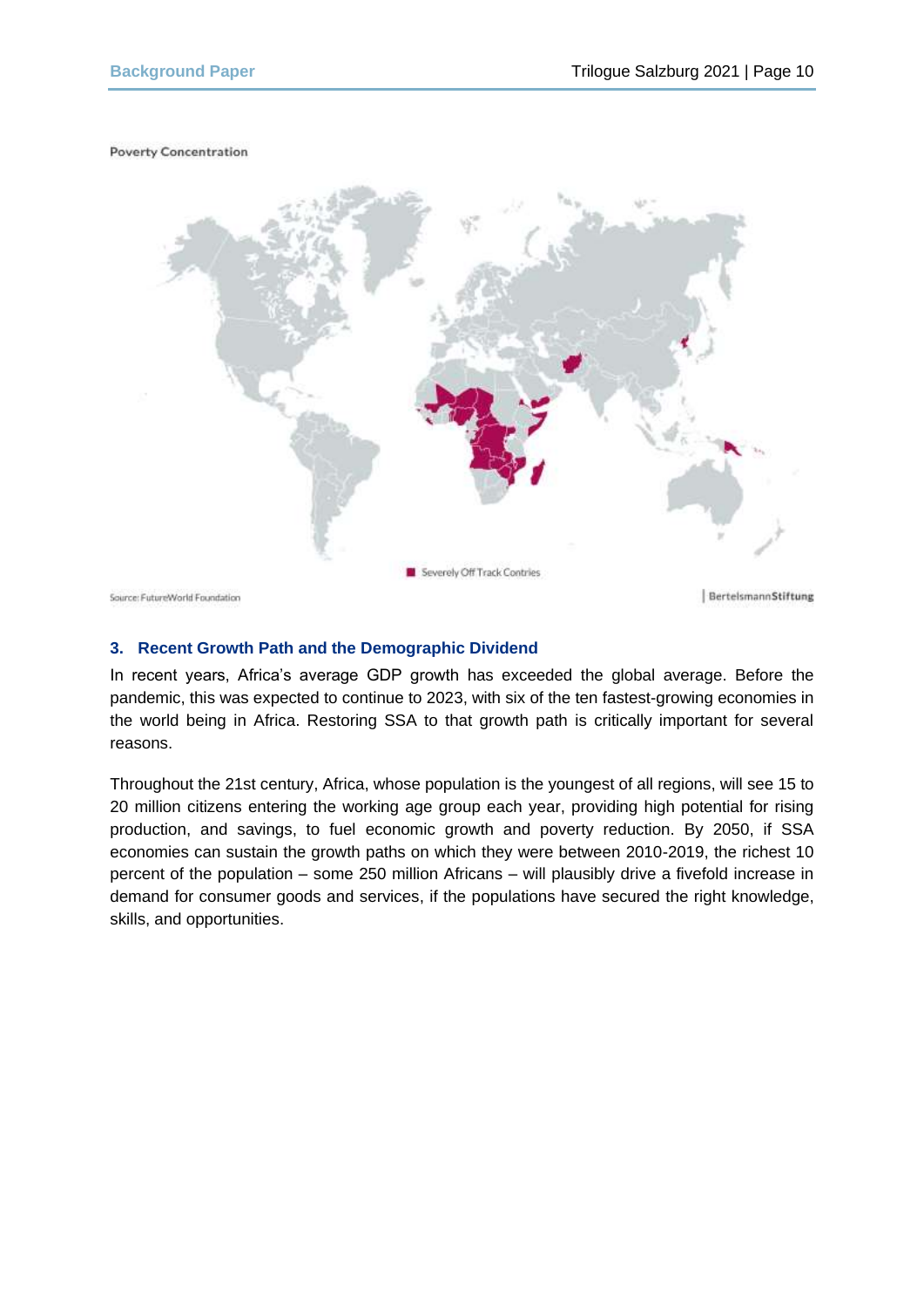#### Africa's Demographic Structure

Percentage of population aged 15-64 years



Source: United Nations (2015). World Population Prospects: The 2015 Revision.

#### Africa's Demographic Structure

Percentage of population aged 60 or over



#### BerteismannStiftung

#### **4. Climate change**

Africa is the most modest contributor to climate change, but it is, and will be in future, disproportionately impacted by its effects.<sup>15</sup> Desertification north of the Tropic of Cancer and south of that of Capricorn, and increased floods in the equatorial regions will play havoc with lives and livelihoods.

<sup>15</sup> See e.g., Hulme et. al. African Climate Change: 1900-2100. In: Climate Research, April 12, 2000.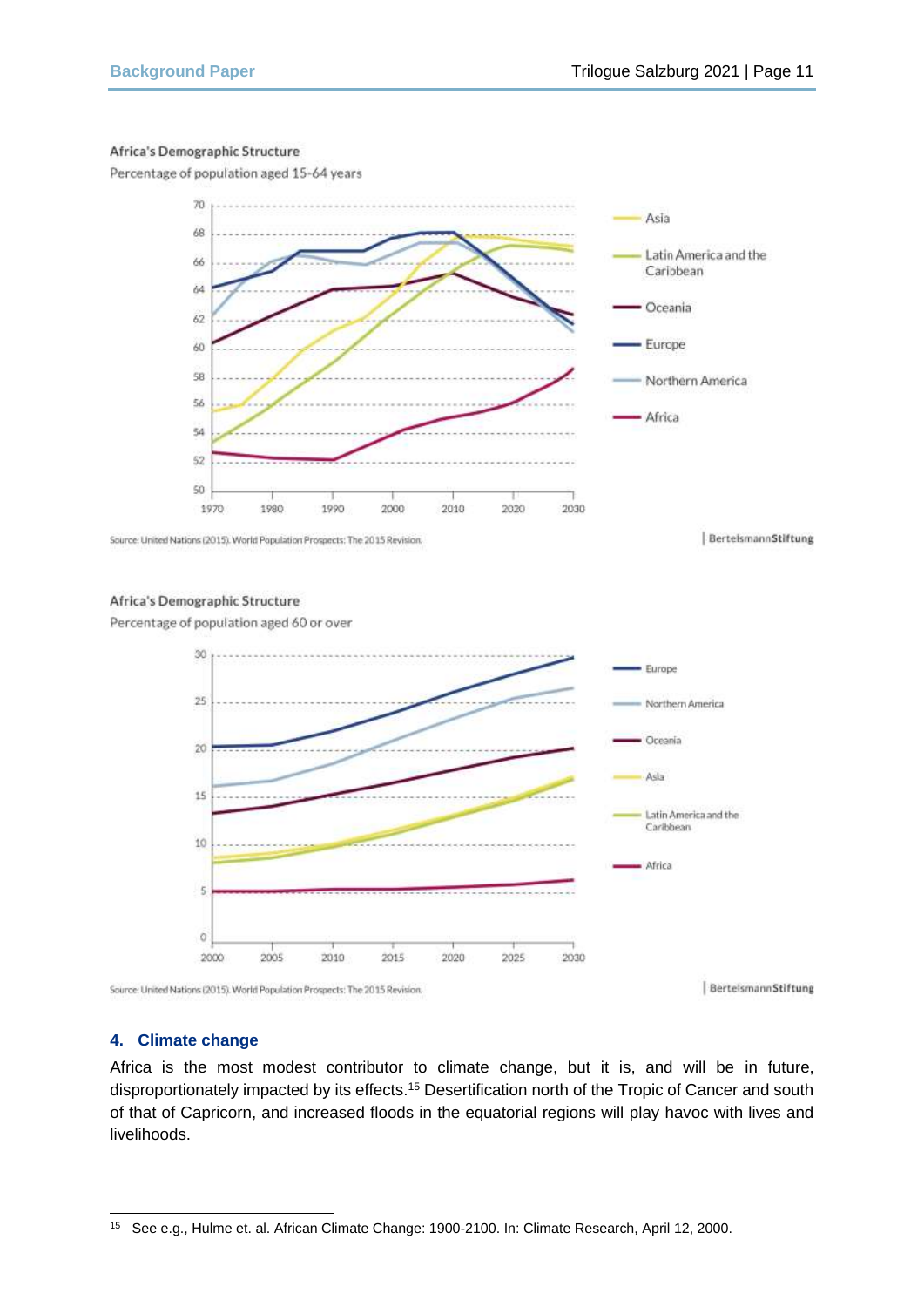#### **5. Meeting the Challenge**

If the goal in Africa, as elsewhere, is to build forward better after the pandemic, to enable "equity," "[human] security" and "sustainability," African governments must meet five key criteria, with the help of their development partners:

- The provision of safe and secure environments for citizens, residents, and potential investors;
- adequate and reliable physical infrastructure specifically that for water and sanitation, energy, transportation, and ICT;
- good human capital through investment in basic housing, and health, education and training services that enable productive economic activity;
- fiscal, monetary, social, and employment policies that encourage investors to put capital at risk in search of reward, and provide investment security; and
- **•** sound, competent, and capable institutions, including ministries, central banks, and courts.<sup>16</sup>

As the UNDP's Human Development Index data shows, most African countries cannot provide these today. Mauritius ranks highest among the SSA countries in 67<sup>th</sup> place in the global rankings, followed by the Seychelles at  $68<sup>th</sup>$ . Botswana, ranking 100<sup>th</sup>, is the highest ranking continental African state; followed by South Africa in 114<sup>th</sup> position, and Gabon in 119<sup>th</sup>. Namibia ranks 130<sup>th</sup>; São Tomé and Principé ranks 135<sup>th</sup>; Eswatini and Ghana tie at 138<sup>th</sup>. All the other SSA states rank lower in the HDI rankings – from Kenya in 143<sup>rd</sup> place to Niger in 189<sup>th</sup>.<sup>17</sup>

#### **6. Constraints on Equitable Growth**

There is a debilitating deficit in physical infrastructure due to underinvestment and weak project implementation, and twin deficits in education – in children's access to school, and in the quality of learning in school – which risk a sustained youth unemployment crisis, turning Africa's democratic dividend into a debilitating millstone. Overcoming these deficits, and partnering to strengthen institutional capacity, is essential for social and economic progress.

Poor infrastructure frustrates SSA from realising its economic growth potential: Only 38 percent of the population has consistent access to electricity; internet connectivity is under 10 percent, although mobile connectivity is impressive; and only 25 percent of the continent's road network is paved. Studies suggest that poor port, road, and rail facilities add between 30-40 percent to the costs of goods traded between African nations, severely impacting private sector development and welfare.<sup>18</sup>

China has contributed significantly to infrastructure development in SSA since 2000. An estimate by the African Development Bank in 2018 indicated, however, that €56-€89 billion in additional annual investment is needed to meet current needs.<sup>19</sup> A study by McKinsey has suggested that

<sup>16</sup> Acemoglu, Daron and James A. Robinson. Why Nations Fail: The Origins of Power, Prosperity, and Poverty. New York: Crown, 2012.

<sup>&</sup>lt;sup>17</sup> See United Nations Development Programme. Latest Human Development Index Ranking: Human Development Reports. New York: 2020.

<sup>18</sup> Cape Business News. Africa's Growing Infrastructure Needs and Ensuing Business Opportunities. May 6, 2021. https://www.cbn.co.za/featured/africas-growing-infrastructure-needs-and-ensuing-businessopportunities/, [retrieved July 20, 2021].

<sup>19</sup> African Development Bank Group. Africa's Infrastructure: Great Potential but Little Impact on Inclusive Growth. In: African Economic Outlook, January 24, 2018, pp. 63-94.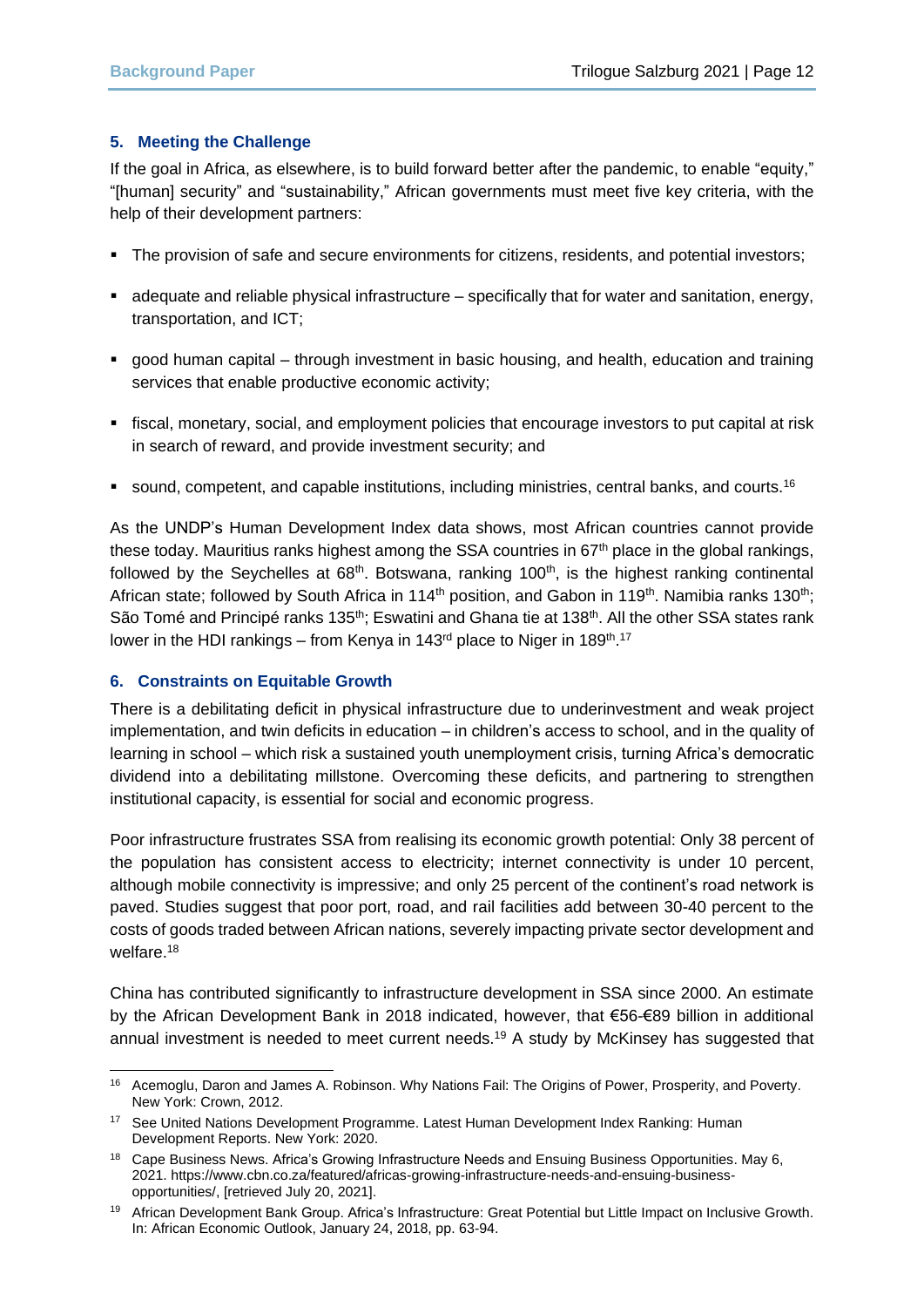closing the infrastructure gap will require investment rising to €124 billion in 2025.<sup>20</sup> Rapid population growth and accelerating urbanization will maintain pressures for development throughout the 21<sup>st</sup> century. One debilitating problem is that, at present, only 20 percent of planned projects progress beyond the feasibility stage, and only half of those achieve financial closure.<sup>21</sup>

#### **7. Energy Infrastructure and Necessary Transformation**

At least 650 million Africans have no access to electricity. Power usage per capita is about 181 kWh/y, as compared with 6500 kWh/y in the European Union, and 13000 kWh/y in the US. In the context of the Paris Climate Accord and Agenda 2030, the advanced economies undertook to support African countries to expand access. Between 2015-2030, the investment need is €63 billion per year: €40 billion for generation capacity; €23 billion for transmission and distribution. Meanwhile, due to population growth and urbanization, Africa's demand for electricity is projected to quadruple from 2010 to 2040.<sup>22</sup>

Strengthening Africa's energy security, enabling equitable inclusion, and sustainable delivery, requires a wider, reliable baseload for electrification, using new technologies to increase efficiencies, reduce wastage, and limit greenhouse gas emissions; better regional energy sharing, and inter-connection of regional power pools; and expansion of renewables-based, off-grid, generation facilities to reduce energy poverty for those with no access to modern energy.

#### **8. Transportation Infrastructure**

Outside of Southern Africa, most of SSA's transport infrastructure was inherited from the colonial period, and constructed to deliver agricultural, forestry and mineral products to port, for shipping to European metropoles. The past decade has brought progress. In 2020, projects in the Programme for Infrastructure Development in Africa (PIDA) comprised an estimated 110,000 km of roads, rail lines and bridges across the continent, representing investments of over €57 billion. An "Integrated Corridor Approach" seeks to ensure that each component of infrastructure links to and complements the others in each corridor and includes social and sustainability targets.<sup>23</sup>

In 2020, only 16.6 percent Africa's total exports were to other African countries.<sup>24</sup> Much recent infrastructure planning has thus been focused on improving interconnectivity to strengthen the potential for continental trade.<sup>25</sup> The African Continental Free Trade Agreement (AfCFTA)<sup>26</sup> aims

African Continental Free Trade Area Secretariat. About the African Continental Free Trade Area (AfCFTA).

<sup>&</sup>lt;sup>20</sup> Lakmeeharan et. al. Solving Africa's Infrastructure Paradox. McKinsey and Company, March 6, 2020.

<sup>&</sup>lt;sup>21</sup> See Holtz, Leo and Chris Heitzig. Figures of the Week: Africa's Infrastructure Paradox. Brookings, February 24, 2021.

<sup>&</sup>lt;sup>22</sup> Lakmeeharan et. al. Solving Africa's Infrastructure Paradox. McKinsey and Company, March 6, 2020.

<sup>&</sup>lt;sup>23</sup> Programme for Infrastructure Development in Africa. PIDA Progress Report 2019/2020. December, 2020.

<sup>24</sup> Mayaki, Assane. Programme for Infrastructure Development in Africa. PIDA Progress Report 2019/2020. December, 2020, pp. 4-5.

<sup>&</sup>lt;sup>25</sup> Holtz, Leo and Chris Heitzig. Figures of the Week: Africa's Infrastructure Paradox. Brookings, February 24, 2021.

<sup>&</sup>lt;sup>26</sup> The AfCFTA aims to accelerate intra-African trade and boost Africa's global trade by strengthening Africa's voice in global trade negotiations. As of February 5, 2021, 36 countries had deposited their instruments of ratification. AfCFTA's objectives are to: Create a single market for goods, services, and movement of persons to deepen the economic integration of Africa in accordance with the vision of "an integrated, prosperous and peaceful Africa" in Agenda 2063; create a liberalized market for goods and services; contribute to the movement of capital and persons and facilitate investments; lay the foundation for a Continental Customs Union; promote and attain sustainable and inclusive socio-economic development, gender equality and structural transformation; enhance the economic competitiveness of participating states within Africa and globally; promote industrial development through diversification and regional value chain development, agricultural development and food security; and resolve the challenges of overlapping memberships of regional organizations, and expedite regional and continental integration.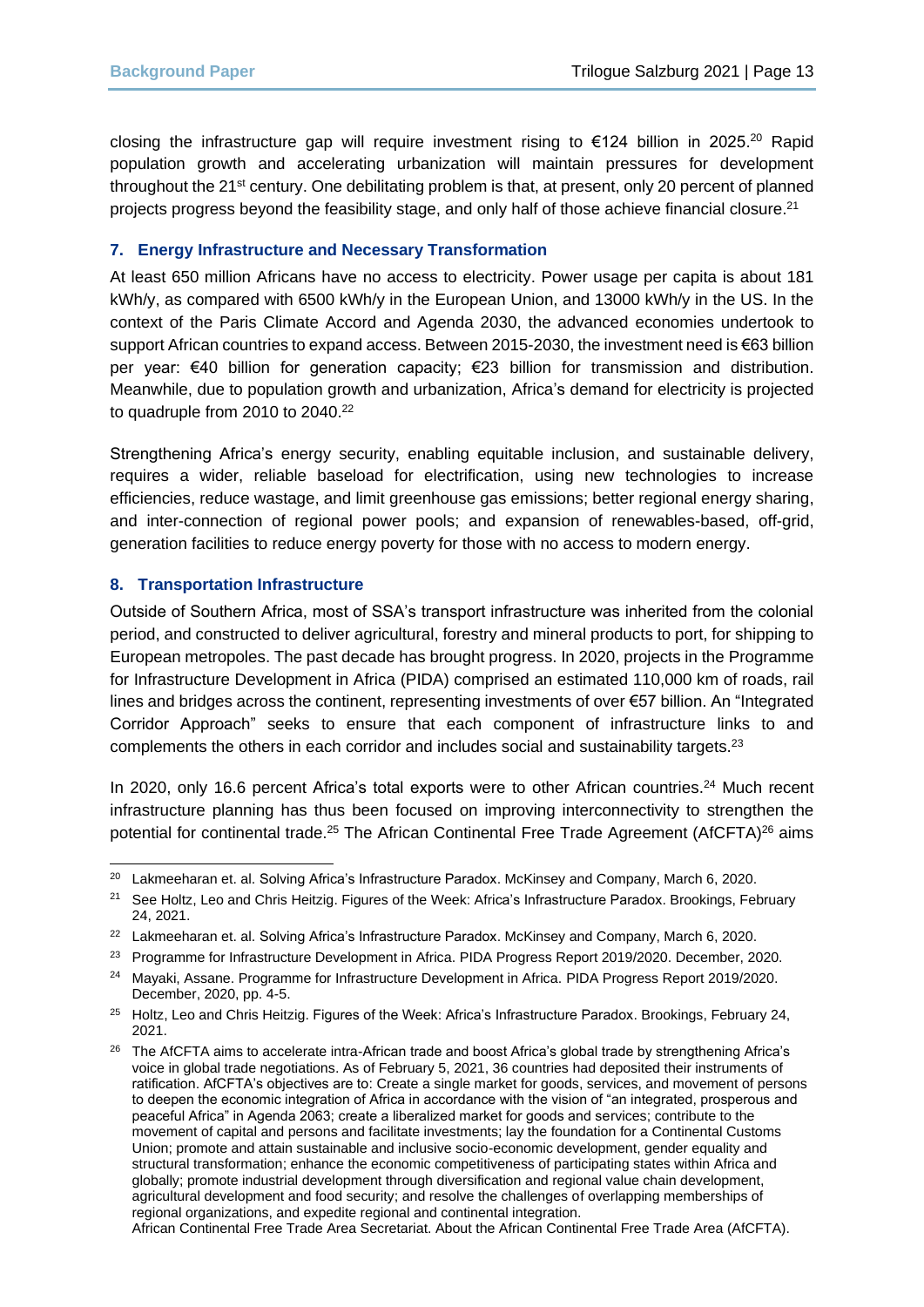to create a single market for goods and services in Africa, also with free movement of investment capital and businesspersons. The UN Economic Commission for Africa estimates that ACTFA can boost intra-Africa trade by 53 percent from 2019 levels. ACTFA came into legal force on May 30, 2019, when 22 countries ratified the agreement. By 2030, the market should include 1.7 billion people, potentially with €5.5 trillion cumulative consumer and business spending. Unlocking this could trigger a virtuous circle of intra-African trade, and structural transformation from low productivity, labor-intensive activities to higher productivity and skills-intensive industrial and service businesses, enabling better jobs and poverty reduction.

#### **9. Educational Constraints**

Sub-Saharan Africa also experiences the world's highest rates of exclusion from education. UNESCO estimates that over one-fifth of children between 6-11 years, one-third of youth between the ages of 12-14, and almost 60 percent of adolescents between 15-17 years are not in school. Some 9 million girls between the ages of 6 and 11 will receive no schooling, as well as 6 million boys. Twenty-three percent of girls are not in primary school as are 19 percent of boys. In adolescence, the exclusion rate for girls is 36 percent compared to 32 percent for boys.<sup>27</sup> Without urgent action, the situation will worsen as the region has a growing school-age population.

## **The Impact of COVID-19 on Africa**

The IMF's World Economic Outlook April 2021 shows a global GDP contraction of –3.3 percent, a contraction of –2.2 percent for Emerging Markets and Developing Economies, and of -1.9 percent for Sub-Saharan Africa. The projected recoveries in GDP growth in 2021 are 4.4 percent for the global economy, 5.0 percent for Emerging Markets and Developing Economies, and 3.3 percent for Sub-Saharan Africa. These figures reflect a series of underlying challenges.

In SSA, employment fell by 8.5 percent in 2020; more than 32 million people were thrown back into extreme poverty, and disruptions to education jeopardized the prospects of a generation of schoolchildren. Many of Africa's marginalized workers, including women, are concentrated in the sectors hardest hit: wholesale and retail, food and hospitality, tourism, and transport. The pandemic has hit the poor hardest, placing attainment of the sustainable development goals (SDGs) by 2030 out of reach for most countries.<sup>28</sup>

The World Bank estimates that the pandemic has disrupted the education of more than 90 percent of all students. Remote learning is not possible for most children in SSA, and estimates suggest that school closures will cost nearly €410 billion in future earnings, or almost €5800 per child.<sup>29</sup> Facing rising dropout rates, some countries have reopened schools despite infection risks.

Physical capital has depreciated faster, especially in capital-intensive industries. If the pandemic persists in SSA, investment will fall further due to delays in public infrastructure projects. The erosion of both human and physical capital will prolong the fall in per capita incomes, widening the divide between SSA and the advanced economies and disrupting the path to convergence.

<sup>&</sup>lt;sup>27</sup> For further information see: http://uis.unesco.org/en/topic/education-africa, [retrieved July 15, 2021].

<sup>&</sup>lt;sup>28</sup> Benedek, Dora et. al. A Post-Pandemic Assessment of the Sustainable Development Goals. In: Staff Discussion Notes, No. 2021/003, April 29, 2021, p. 7.

<sup>&</sup>lt;sup>29</sup> Azevedo, João Pedro et. al. Simulating the Potential Impacts of COVID-19 School Closures on Schooling and Learning Outcomes: A Set of Global Estimates. World Bank Policy Research Working Paper. Washington, DC, June, 2020.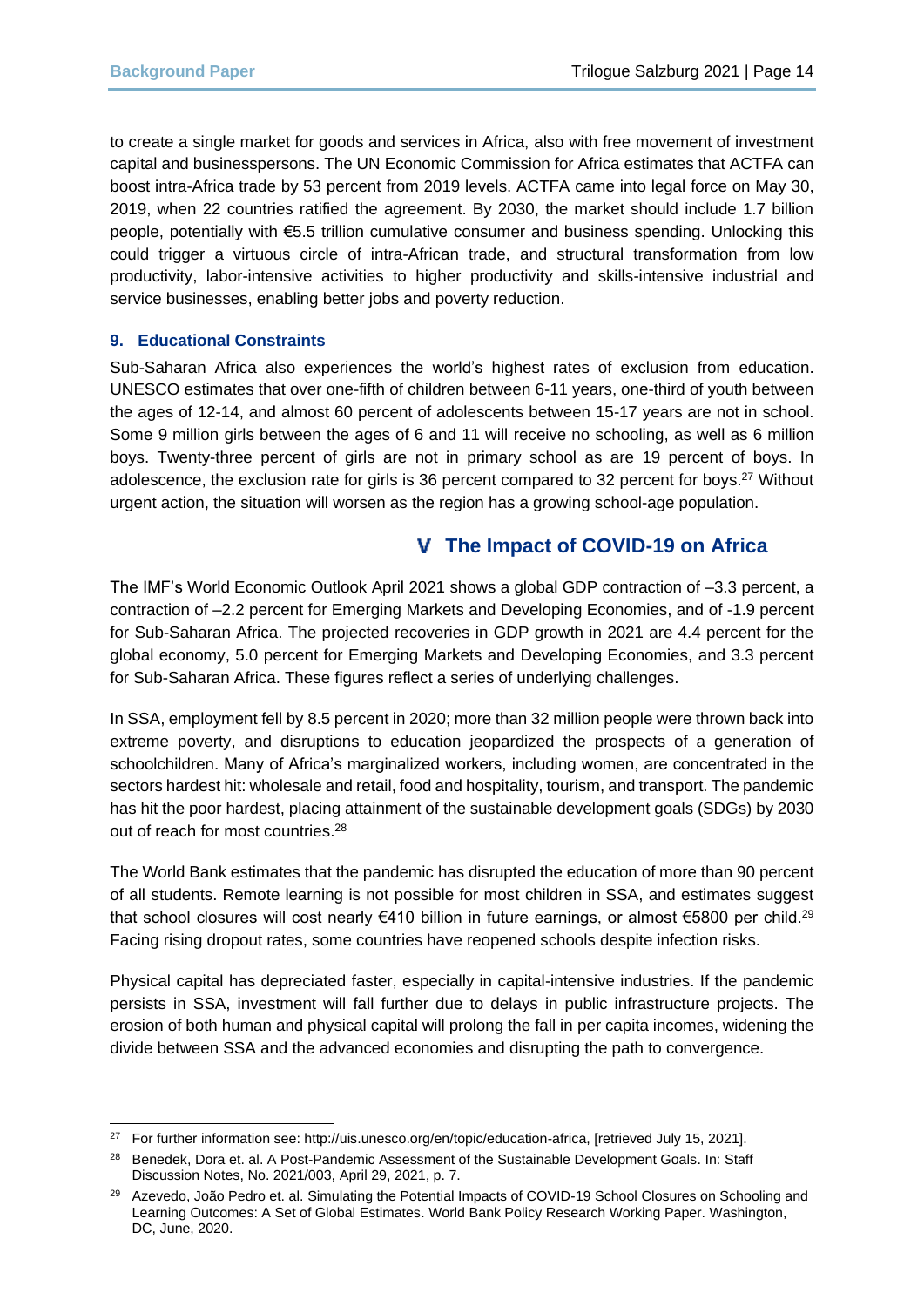SSA will be the world's slowest growing region in 2021, as restricted vaccine access constrains recovery. In many countries, per capita incomes will not return to pre-crisis levels until 2025. Governments are forced to balance short-term, supportive fiscal stances, with medium-term consolidation to contain borrowing costs and sustain confidence and accelerate reforms, to promote private sector activity and economic diversification, and to help lift growth and create jobs.<sup>30</sup>

Twenty million new job seekers enter the SSA labor market each year at present. In 2020, SSA accounted for 14 percent of the world's working-age population, but within two decades, its contribution to the growth of the global work force will be greater than all the rest of the world. Providing employment opportunities for these new entrants is a huge challenge.

Despite the paucity of broadband access, moreover, every day over 90000 new users in SSA connect to the internet. As rapid diffusion of digital technologies creates new opportunities for progress and inclusion after the pandemic, opportunities for participation by African societies must be accelerated.

## **Responses**

Social safety nets are a technical and fiscal challenge due to the size of the informal sector. The pandemic showed the need to get support efficiently to those in need, leading several countries to extend social protection using mobile money, electronic cash transfers, and virtual engagement. This must continue while government revenues are grown to avoid crowding out other essential spending.

Sub-Saharan Africa has a quarter of the world's arable land but only produces 10 percent of global agricultural output. Low productivity in the cultivation of staple crops makes African agriculture uncompetitive. Moreover, African countries import one-third of the calories consumed by their people, making food systems vulnerable and dependent on external food supply chains. Moreover, three of the four famines cited by the UNSG in his Vision Statement for re-election, are in Africa – Northeast Nigeria, South Sudan, and Somalia.<sup>31</sup> The fourth, Yemen, is on the southern tip of the Arabian peninsula.

At an event on April 30 hosted by the African Development Bank and the UN International Fund for Agricultural Development (IFAD)<sup>32</sup>, a coalition of multilateral development banks and development partners pledged €14 billion to address hunger and improve food security in SSA. At the African Leaders' Dialogue, 17 African heads of state committed to double agricultural productivity levels by scaling up agrotechnology, investing in market access, and promoting research and development. These commitments will be communicated to the UN Food Systems Summit in September as part of SSA efforts to achieve the SDGs.<sup>33</sup>

Economic diversification is essential for resilience to uncertainty as the poor performance of SSA's oil-dependent countries shows: Per capita incomes will shrink again in 2021 and likely not return

<sup>30</sup> International Monetary Fund. Regional Economic Outlook: Sub-Saharan Africa: Navigating a Long Pandemic. Washington, DC, April, 2021.

<sup>&</sup>lt;sup>31</sup> Guterres, António. Vision Statement: "Restoring Trust and Inspiring Hope." The Next Five Years for the United Nations. New York, March 23, 2021.

<sup>32</sup> In partnership with the Forum for Agricultural Research in Africa (FARA) and the CGIAR System Organization.

<sup>33</sup> For further information see: https://newbusinessethiopia.com/agribusiness/african-countries-to-doubleagricultural-productivity/, [retrieved July 15, 2021].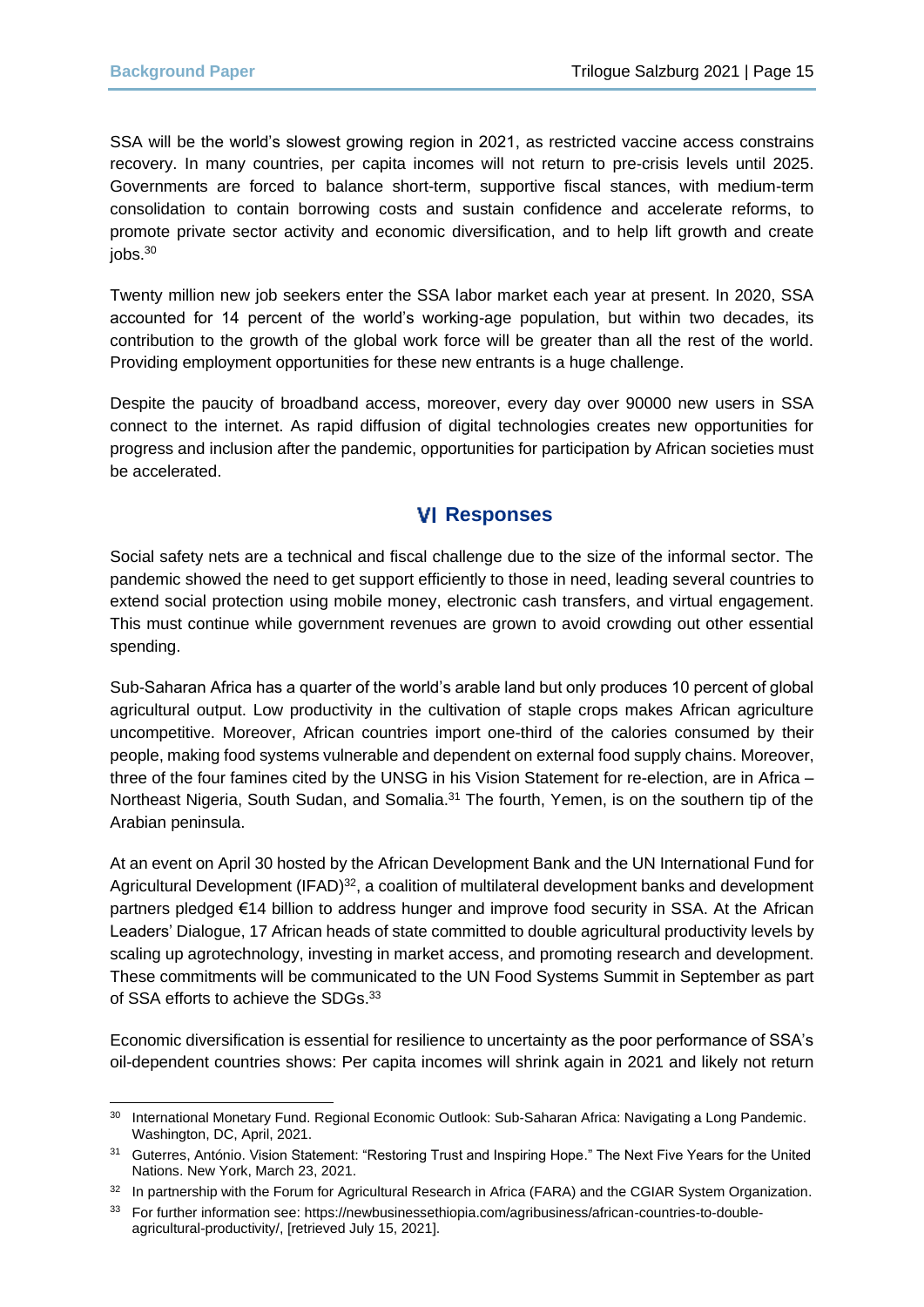to pre-COVID-19 levels by 2025. Oil producers need alternative exports due to the shift to green energy. Too many SSA countries are relatively dependent on primary exports. National policymakers must develop diversification strategies for the post-COVID-19 global economy in line with green-growth and climate-resilience goals, as well as the natural and human resources of each society.

Trade integration under the AfCFTA rules can advance regional development through economies of scale, higher productivity, and stronger regional supply chains. Agricultural commodities and some industrial products present large intraregional trade opportunities. Deeper trade-integration will promote food security and attract foreign investment.

Despite the digital gap between SSA and advanced economies, the region's dynamism is impressive: Cabo Verde, Ghana, Rwanda, and the Seychelles lead globally in connectivity, in their income group, and Africa excels in mobile-money applications. Exploiting the digital revolution will enhance SSA's efficiency and resilience, improve access to global markets and public service delivery, boost transparency and accountability, and enable new jobs as the AfCFTA expands opportunities for trade in services and e-commerce.

But SSA's near-term prospects depend critically on the pandemic's path, and the speed of the rollout of effective, affordable vaccines: New variants develop in unvaccinated populations; global vaccination is a global public good. The costs of weak provision for Africa will hit the poorest African countries and the most vulnerable within them hardest $34$ , but a durable global recovery demands a global effort.<sup>35</sup> An investment in vaccinating 40 percent of all people by the end of 2021, and 60 percent by mid-2022 will cost \$50 billion and generate \$9 trillion in global economic returns by 2025.<sup>36</sup>

Mr. Biden has said that the US will export 20 million doses of vaccines beyond the 60 million doses he had earlier promised.<sup>37</sup> On May 21, Pfizer-BioNTech pledged to give 1 billion doses to low- and middle-income countries by the end of 2021, and another billion in 2022. <sup>38</sup> The COVAX initiative could channel these doses.<sup>39</sup> It struggled after India halted exports until the end of 2021 to address the surge of domestic infections.<sup>40</sup> GAVI agreed to buy 200 million doses of vaccine<sup>41</sup>. On May 24, WHO Director-General Tedros Ghebreyesus told health ministers that the COVAX facility had

<sup>34</sup> Naidoo, Prinesha, Matthew Hill and Antony Sguazzin. Vaccine Shortage Crushes Africa's Hopes for an Economic Revival. Bloomberg, May 21, 2021.

<sup>35</sup> Namayanja, Rose. Lack of Vaccines Fuels Terrorism in Africa: To Avoid More Instability, It Is Time for All Wealthy Nations to Start Sharing. Foreign Policy, June 10, 2021.

<sup>36</sup> See Georgieva, Kristalina et. al. A New Commitment for Vaccine Equity and Defeating the Pandemic. International monetary Fund, June 1, 2021; see also Georgieva, Kristalina, Gita Gopinath and Ruchir Agarwal. A Proposal to End the COVID-19 Pandemic. IMF Blog, May 21, 2021.

<sup>&</sup>lt;sup>37</sup> See Wingrove, Josh. Biden to Send U.S.-Authorized Vaccines Abroad for First Time. Bloomberg, May 17, 2021.

<sup>38</sup> This is a generous gesture, perhaps due to the proposal for a waiver of patent rights. Its utility in SSA and LDCs around the world will be limited by the fact that the vaccine must be stored at very low temperatures. For further information see:

https://www.cdc.gov/vaccines/covid-19/info-by-product/pfizer/downloads/storage-summary.pdf, [retrieved July 15, 2021], or

https://www.ema.europa.eu/en/news/more-flexible-storage-conditions-biontechpfizers-covid-19-vaccine, [retrieved July 15, 2021].

<sup>39</sup> Baker, Stephanie, James Paton and Ekow Dontoh. The World's Best Hope to End the Pandemic Still Needs More Doses. Bloomberg, June 3, 2021.

<sup>40</sup> Mazumdar, Tulip. India's COVID Crisis Hits Covax Vaccine-sharing Scheme. BBC, May 17, 2021.

<sup>41</sup> See Farge, Emma. GAVI Signs COVID-19 Vaccine Supply Deal with J&J. Reuters, May 21, 2021.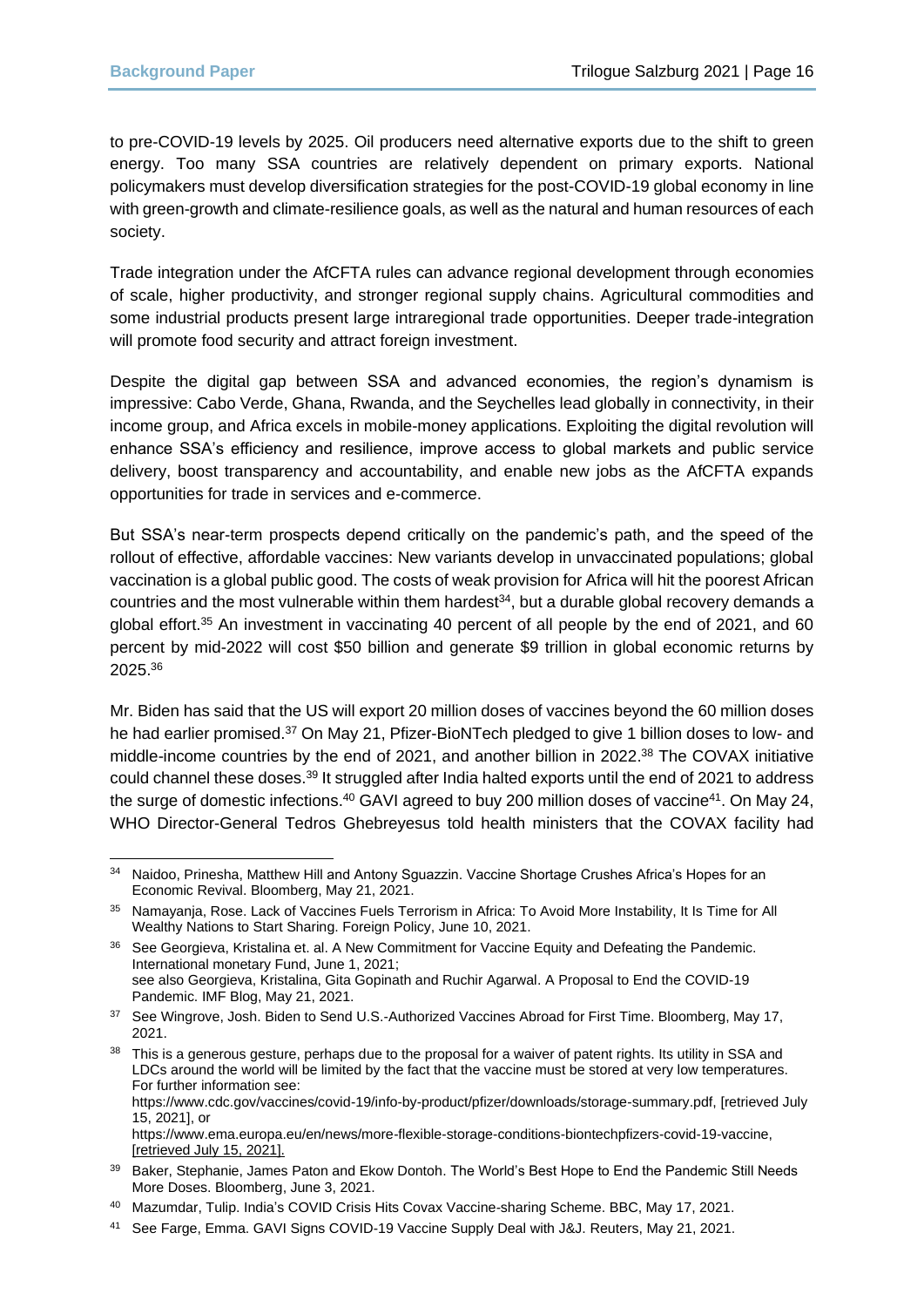delivered only 72 million vaccine doses to 125 countries in 2021, barely enough to inoculate one percent of their populations. He urged wealthy countries to donate vaccine to COVAX to allow 10 percent of all populations to be inoculated by September, and 30 percent by year-end. This would mean vaccinating 250 million more people in four months.<sup>42</sup>

On June 3, shortly before Mr. Biden's departure for the G7 Summit in Cornwall, the White House, announced that it would make available an initial 25 million doses in June across a "wide range of countries" in Latin America and the Caribbean, South and Southeast Asia, and Africa, as well as Gaza and the West Bank. This was the first tranche of the 80 million doses Mr. Biden had earlier pledged to make available outside the US. Three quarters of the first batch will go to COVAX. The rest will be reserved for "immediate needs and to help with surges around the world," including in India and Iraq as well as the West Bank and Gaza.<sup>43</sup>

In parallel, however, the World Health Organization warned on June 3 that a sudden, sharp rise in cases in many parts of Africa could amount to a continental third wave. New infections had risen in 14 countries over the preceding seven days, with eight countries reporting surge of over 30 percent. Infections were climbing in South Africa, where four of nine provinces were facing a third wave; and in Uganda, where hospitals were overwhelmed with patients.

"The threat of a third wave in Africa is real and rising," Dr. Matshidiso Moeti, the WHO's Regional Director for Africa, said. "It's crucial that we swiftly get vaccines into the arms of Africans at high risk of falling seriously ill and dying of Covid-19."

Dr. Moeti said that only 31 million people in a continental population of 1.3 billion had received at least one dose. <sup>44</sup>

Mastercard Foundation announced on June 8 that it would donate \$1.3 billion over three years, in partnership with the Africa Centers for Disease Control and Prevention, to boost Africa's response to the coronavirus to help acquire vaccines for more than 50 million of the continent's 1.3 billion people, improve its vaccine manufacturing and delivery system, and strengthen public health institutions.<sup>45</sup>

In the face of new pledges at the G7 Summit in Cornwall on June 11 to 13, the WHO said infections had been rising in the past three weeks across Africa.

"Forty-seven of Africa's 54 countries – nearly 90 percent – are set to miss the September target of vaccinating 10 percent of their people unless Africa receives 225m more doses," it said. "At 32m doses, Africa accounts for under 1 percent of the over 2.1bn doses administered globally. Just 2 percent of the continent's nearly 1.3 billion people have received one dose and only 9.4 million Africans are fully vaccinated."<sup>46</sup>

<sup>42</sup> See Nebehay, Stephanie. WHO Sets New Targets for Vaccinating World's Poorest to End 'Scandalous Inequity.' Reuters, May 24, 2021.

<sup>43</sup> See Stolberg, Sheryl Gay. The White House Outlines a Plan for How the U.S. Would Distribute an Initial 25 Million Doses Around the World. New York Times, June 3, 2021.

<sup>44</sup> See Dahir, Abdi Latif. The Coronavirus Surges Across Africa as Vaccinations Flounder. New York Times, June 3, 2021.

<sup>45</sup> See Diamond, Dan. Mastercard Foundation Donates \$1.3 billion to Boost Africa's Coronavirus Response. Washington Post, June 8, 2021.

<sup>46</sup> See Wintour, Patrick and Sarah Boseley. UK to Give 100m COVID Vaccine Doses to Poorer Countries Within a Year. The Guardian, June 10, 2021.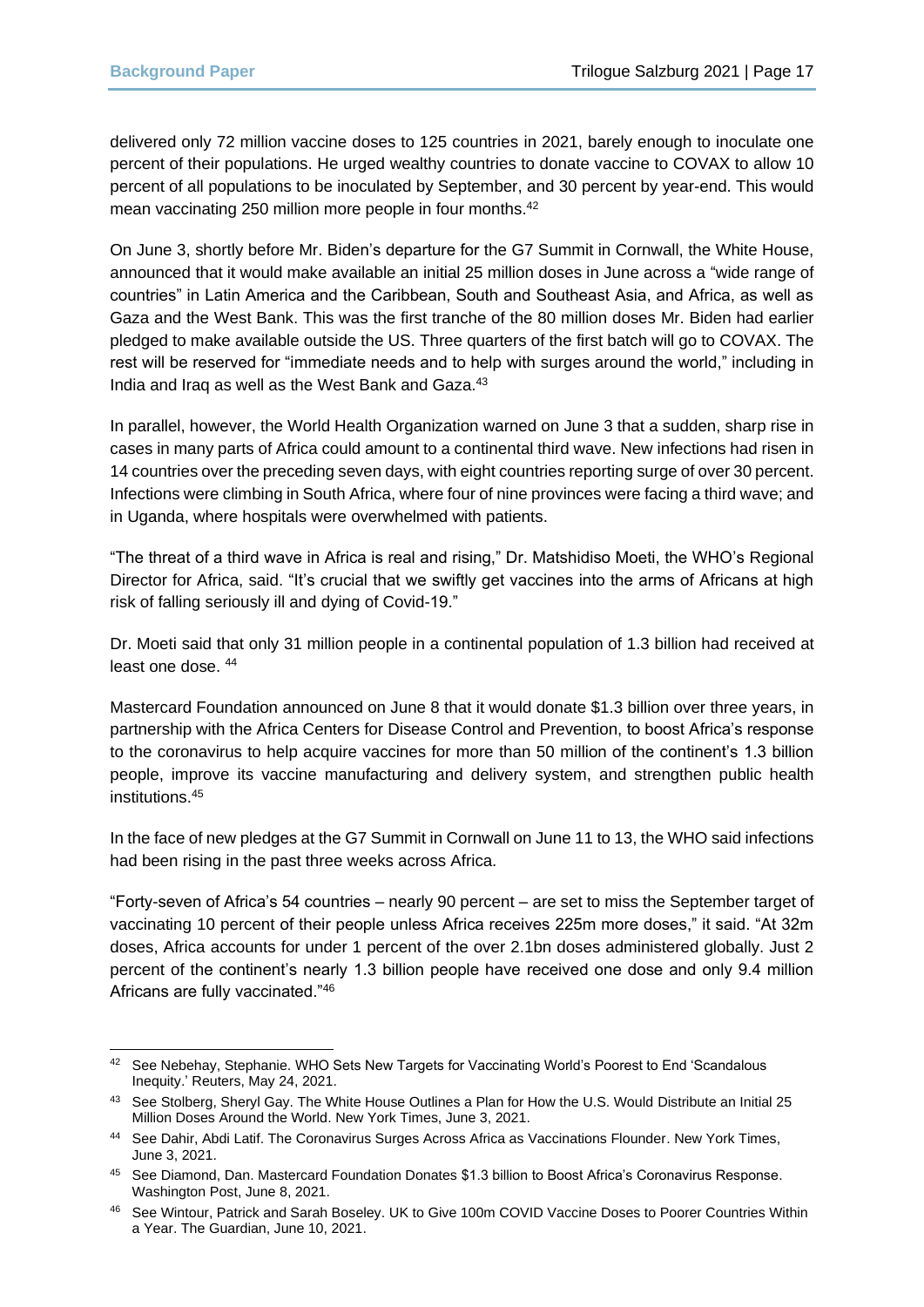Beyond the pandemic, to regain lost ground, SSA's low-income countries have additional spending needs of \$245 billion over 2021–25. The figure for all SSA is \$425 billion. In 2020, the IMF helped cover emergency funding requirements, and extended grant-based debt relief to the most vulnerable to October 2021. It hopes to provide relief on debt service until April 2022.

Future IMF assistance will come through programs other than emergency support. Dr. Georgieva is seeking donor backing for concessional lending through the Poverty Reduction and Growth Trust, but low-income and fragile states in SSA will need bilateral grants and concessional loans to restore progress towards the SDGs. Additional special drawing rights (SDRs) are also essential, as are local-currency government-borrowing opportunities for low-income countries without access to global financial markets. Private-public partnerships for infrastructure investment, backed by better governance and project preparation and appraisal, will be critical.<sup>47</sup>

Official development finance can crowd in private funding for long-term projects. Blending grants and concessional loans with project finance improves risk-adjusted returns for private creditors. Donor-capitalized, equity-based regional investment vehicles could (co)finance infrastructure projects. New financing models can improve risk-reward ratios and unlock social and development financing.<sup>48</sup>

# **EU and G7 commitments to collaboration with SSA**

The G7 Foreign Ministers' Communique of May 5, 2021 welcomed the AfCFTA, and committed to stronger partnerships with African countries, regional organizations and the African Union, to boost prosperity, economic inclusion, and stability. The ministers noted the IMF's estimated financing gap for Africa of \$425 billion from 2021-2025; welcomed efforts to mobilize urgent financial support; and urged G7 DFIs to unlock private investment opportunities. They recognized the pandemic's impact; the need for equitable vaccine access, and support in strengthening health systems. They encouraged African governments to adopt policies conducive to trade, investment, and decent, sustainable jobs.<sup>49</sup>

President Macron convened a two-day summit in Paris from May 18 to promote widespread vaccination and enable allocation of more SDRs to African states. The allocation to Africa before the conference was \$33 billion out of the \$650 billion the IMF plans to make available. President Macron announced a collective effort to raise that to \$100 billion.<sup>50</sup> IMF Managing Director Kristalina Georgieva, German Chancellor Angela Merkel, US Treasury Secretary Janet Yellen, and the PRC's Vice Premier Han Zheng participated, as did the African Union Chair, President Felix Tshisekedi of the DRC, Nigeria's President Muhammadu Buhari and South Africa's President Cyril Ramaphosa. President Macron said the meeting had led to "a change of mindset," and that while an economic

<sup>47</sup> See Monteiro, Ana. IMF Head Warns of 'Ricochet Impact' of Uneven Global Recovery. Bloomberg, May 25, 2021.

<sup>48</sup> See International Monetary Fund. Regional Economic Outlook: Sub-Saharan Africa: Navigating a Long Pandemic. Washington, DC, April, 2021.

<sup>49</sup> See Foreign, Commonwealth & Development Office. G7 Foreign and Development Ministers' Meeting Communiqué. London, May 5, 2021, [paragraphs 39 and 86].

<sup>50</sup> For further information see: https://www.aljazeera.com/news/2021/5/18/frances-macron-hosts-summit-onpost-covid-19-africa-finance, [retrieved July 16, 2021].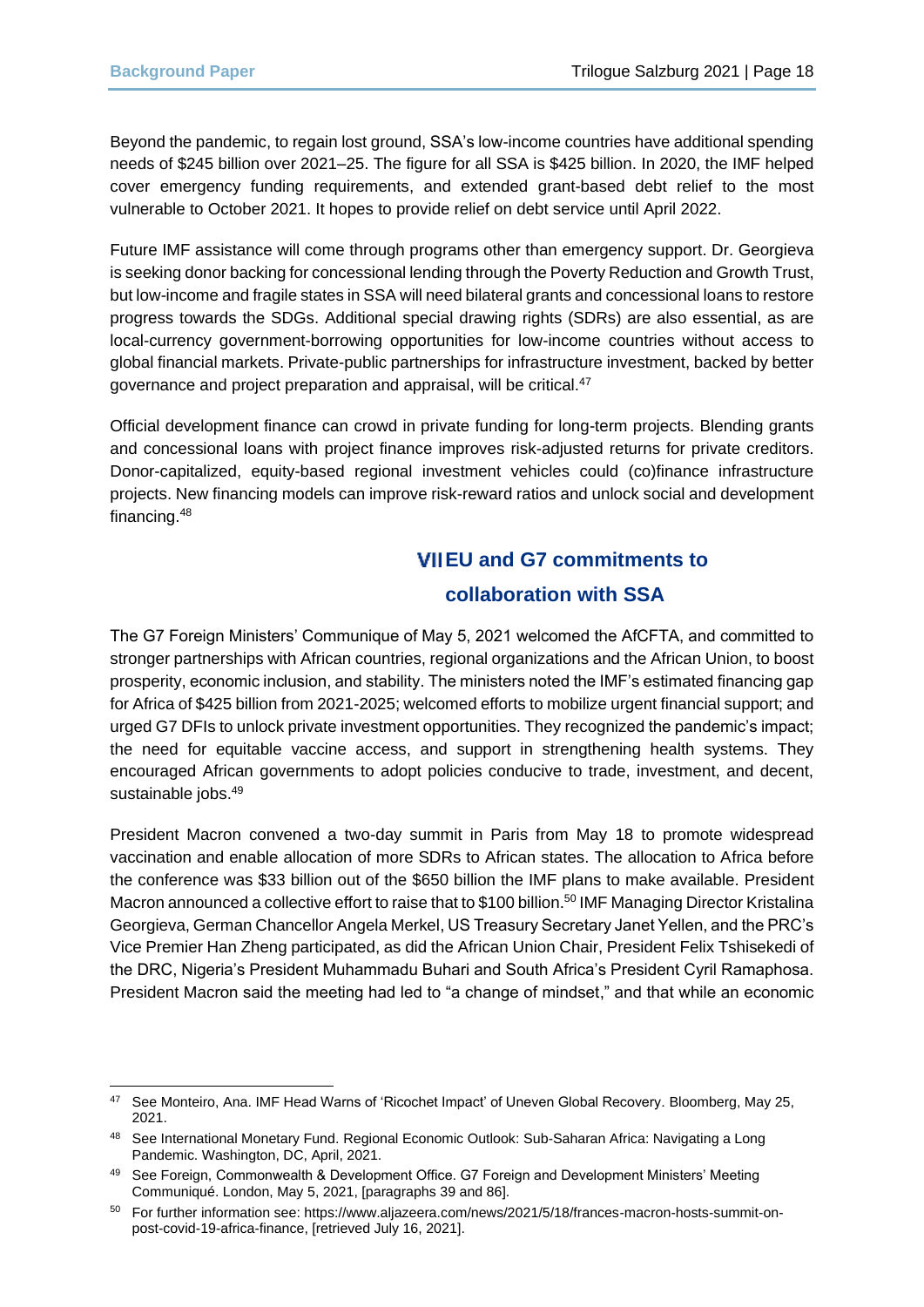"New Deal for Africa and by Africa" would not emerge overnight, the talks had triggered a new dynamic.<sup>51</sup> Political rhetoric cannot, however, obscure a challenging reality.<sup>52</sup>

To meet the IMF's estimate of Africa's funding gap of \$345 billion to 2023, African finance ministers called for external assistance of \$100 billion each year for the next three years.<sup>53</sup> IMF MD Kristalina Georgieva has said that Africa needs about \$285 billion through 2025 just to address the pandemic: "To do more – to get African nations back on their previous path of catching up with wealthy countries – will cost roughly twice as much." She called for three urgent responses:

First, "end the pandemic everywhere." Target vaccinating at least 40 percent of the population of all countries by the end of 2021, and at least 60 percent by mid-2022.

Second, increase "bilateral and multilateral development financing – grants and concessional loans," complemented by debt relief.

Third, "African states must adopt reforms" to increase revenue, improve public services, and strengthen governance. Digitalization can improve tax administration, revenue collection, and the quality of public spending. With radical improvements in transparency, SSA can access new sources of finance. Private investment, also in social and physical infrastructure, could provide at least 3 percent of GDP per year in additional financing by 2030.

Minimum corporate tax rates are needed to reduce tax avoidance, as is an international agreement on digital tax. Fair distribution of tax revenue will help close Africa's financial gap.<sup>54</sup> The G7 Finance Ministers agreed on a draft statement including support for a global minimum corporate tax rate. "We commit to reaching an equitable solution on the allocation of taxing rights and to a high level of ambition on the rate for a global minimum tax," the draft provided. "We … look forward to reaching an agreement at the July meeting of G20 Finance Ministers and Central Bank Governors."<sup>55</sup>

Similar proposals were made at the United Nations Security Council's virtual meeting on May 19.

UNSG Guterres pointed out that out of 1.4 billion doses administered globally by May 19, only 24 million – less than 2 percent – had reached Africa. He called for an equitable, sustainable vaccine roll-out, requiring developed countries to share doses, remove export restrictions, ramp up local

<sup>51</sup> See also: Macron et. al. European and African Leaders Call for a New Deal for Africa. Project Syndicate, May 27, 2021.

<sup>52</sup> "Among the more troubled economies to watch are India, Russia, Turkey, Brazil, South Africa, many parts of Sub-Saharan Africa, and the more fragile, oil-importing parts of the Middle East. Many countries are experiencing a depression, not a recession. More than 200 million people are at risk of falling back into extreme poverty. Compounding these inequities, the countries that are most vulnerable to hunger and disease also tend to face the greatest threat from climate change, and thus will remain potential sources of instability." See Roubini, Nouriel. Leaders and Laggards in the Post-Pandemic Recovery. Project Syndicate, May 24, 2021.

<sup>53</sup> See United Nations. Economic Commission for Africa. Building Forward for an African Green Recovery. United Nations. Economic Commission for Africa. 2021. https://hdl.handle.net/10855/43948, [retrieved July 16, 2021].

<sup>54</sup> See Zucchini, Silvia. Managing Director Kristalina Georgieva's Remarks at Summit on the Financing of African Economies. Speech. International Monetary Fund, May 18, 2021.

<sup>55</sup> For further information see: https://www.dailymaverick.co.za/article/2021-05-31-g7-to-back-minimum-globalcorporate-tax-and-support-economydraft/?utm\_medium=email&utm\_campaign=Business%20Maverick%20Tuesday%2001%20June%202021%20 -%20Marriott&utm\_content=Business%20Maverick%20Tuesday%2001%20June%202021%20- %20Marriott+CID\_b99e6f704b0742a3e28fda2de00d3f33&utm\_source=TouchBasePro&utm\_term=G7%20to %20back%20minimum%20global%20corporate%20tax%20and%20support%20economy%20%20draft, [retrieved July 16, 2021].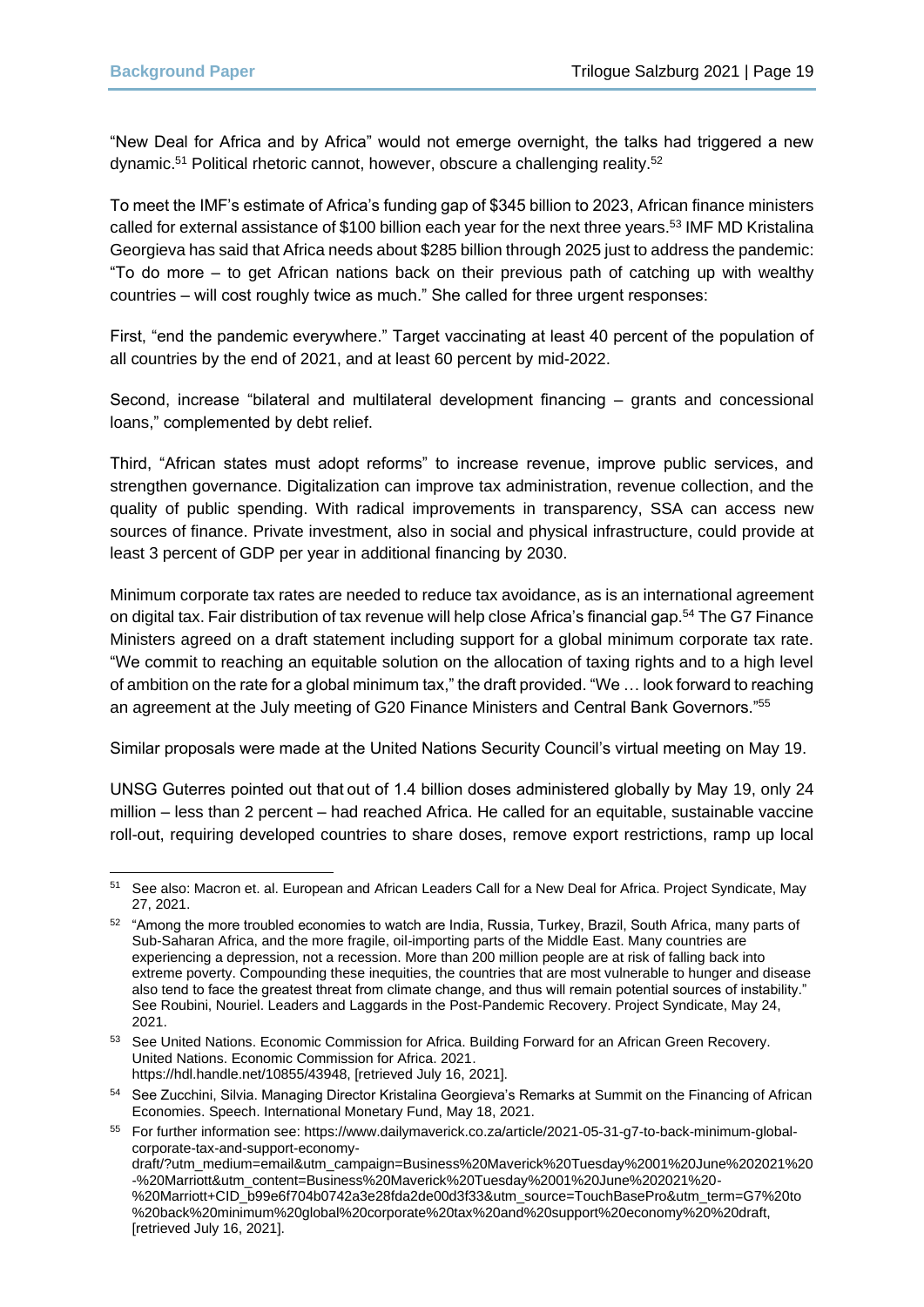production and fully fund global initiatives to enable access to vaccines, diagnostics, and therapeutics. The Council endorsed this, stressed the need to address the drivers of conflicts in Africa and called on all to intensify their efforts to deliver the development agendas of the UN and the African Union.<sup>56</sup>

The G7 Summit Communiqué on June 13 included a sentence providing: "We are resolved to deepen our current partnership to a new deal with Africa, including by magnifying support from the International Monetary Fund for countries most in need, to support our aim to reach a total global ambition of \$100 billion."

This was elaborated further at paragraph 65:

"This includes scaling up financing to the IMF's Poverty Reduction and Growth Trust and the IMF's review of concessional financing and policies to strengthen its capacity to support low-income countries. To support our aim to reach a total global ambition of \$100 billion, we call for contributions from other countries able to do so, alongside the G7.<sup>57</sup>

<sup>56</sup> For further information see: https://news.un.org/en/story/2021/05/1092222, [retrieved July 16, 2021].

<sup>57</sup> For further information see: https://www.consilium.europa.eu/media/50361/carbis-bay-g7-summitcommunique.pdf, [retrieved July 16, 2021].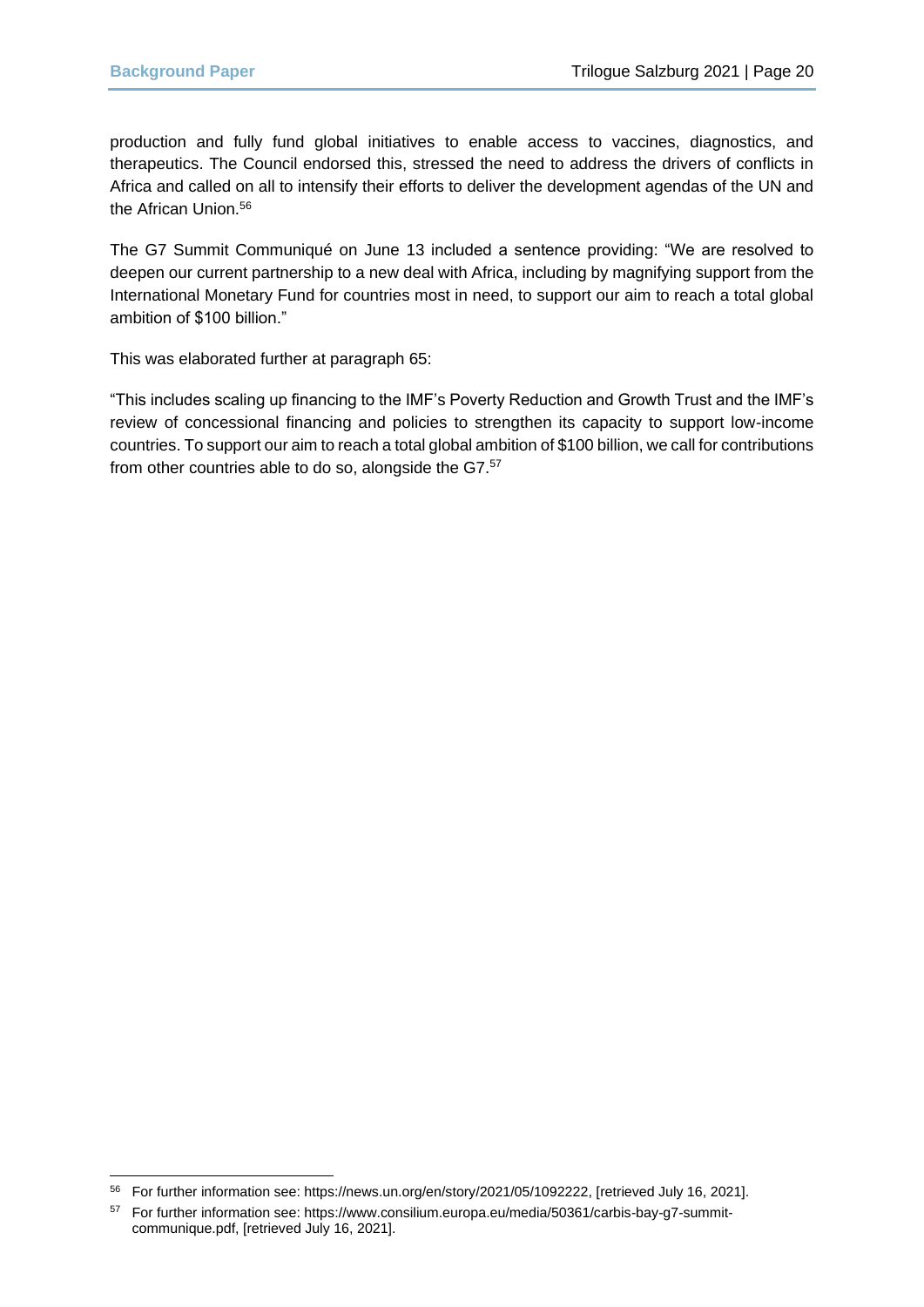#### VIII **Summary**

"Building forward better" requires a commitment by all governments and international institutions, to promote the "well-being" of their citizens, and of humanity in general, through policies that ensure "equity," "security," and "sustainability." Governments bear a primary responsibility for the wellbeing of their own citizens, but protection against infectious diseases and other threats to human security, and respectful conservation of the bio-geosphere, are global common goods requiring collective action.

African governments, like all others, can only meet that obligation to their citizens if they deliver the prerequisites for national well-being: safe and secure environments for citizens, residents, and potential investors; adequate and reliable physical infrastructure (water and sanitation, energy, transportation, and ICT); good human capital (through basic housing, and health, education and training services that enable productive economic activity); fiscal, monetary, social, and employment policies that encourage investors to put capital at risk in search of reward; and sound, competent, and capable institutions, including ministries, central banks, and courts.

Africa's development partners must recognize the strengths and weaknesses of each of the continent's (and specifically SSA's) governments in respect of these prerequisites, and work with them, recognizing their individual circumstances to strengthen capacity and capability where needed.

Rapid, effective, and equitable access to vaccines and support in strengthening health services to enable inoculation is essential for Africa's recovery. The costs of failure or delay will be felt universally.

Africa's social and economic recovery requires an increase in bilateral and multilateral development financing complemented by significant debt relief. Both to justify this and to meet their obligations to their citizens, African governments must act honestly and transparently to increase domestic revenue and capacity, improve public service delivery, and strengthen accountability and governance.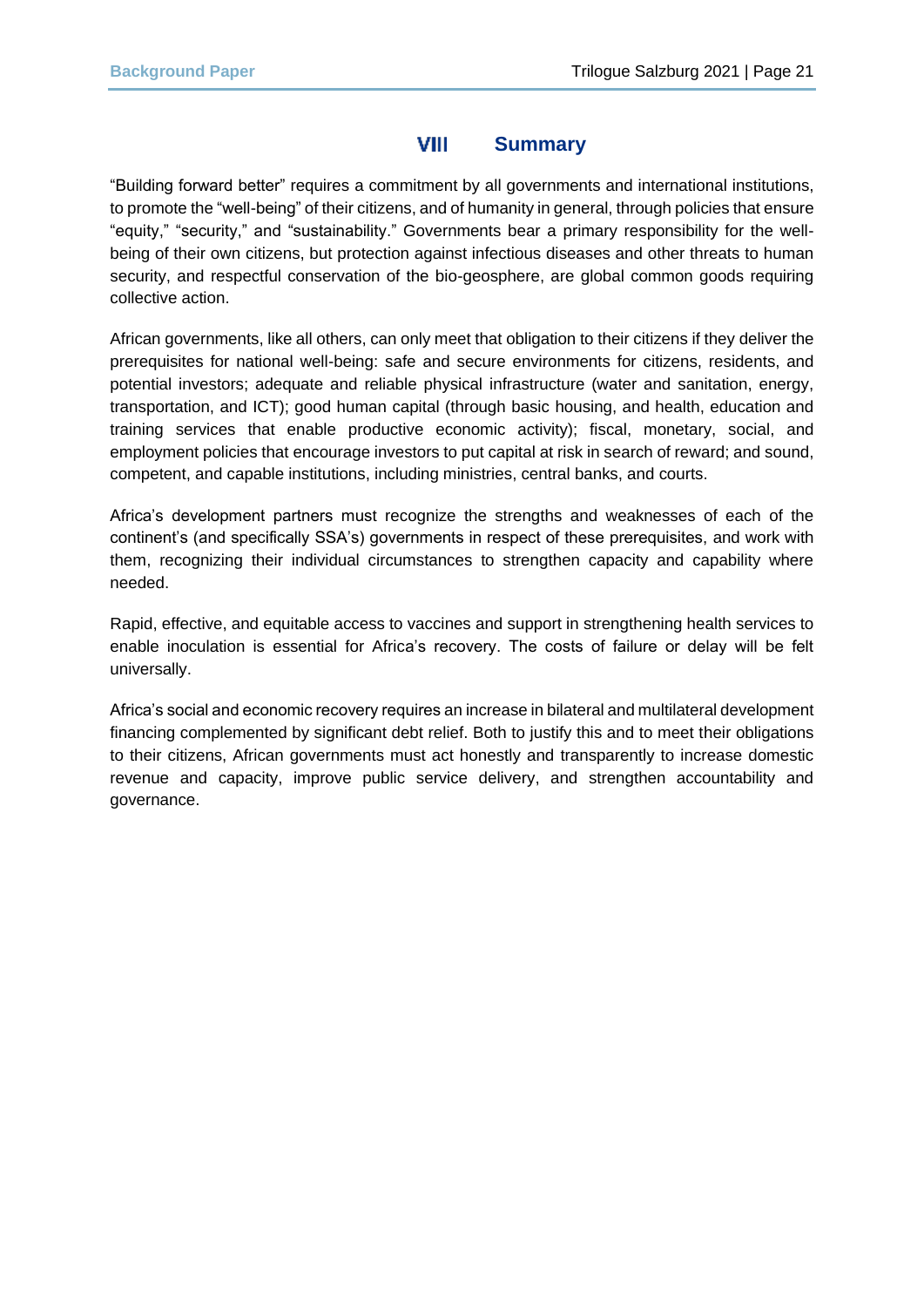# **IX References**

Acemoglu, Daron and James A. Robinson. Why Nations Fail: The Origins of Power, Prosperity, and Poverty. New York: Crown, 2012.

African Continental Free Trade Area Secretariat. About the African Continental Free Trade Area (AfCFTA). https://afcfta.au.int/en/about, [retrieved July 15, 2021].

African Development Bank Group. Africa's Infrastructure: Great Potential but Little Impact on Inclusive Growth. In: African Economic Outlook, January 24, 2018, pp. 63-94. https://www.afdb.org/fileadmin/uploads/afdb/Documents/Publications/2018AEO/African\_Economic\_Outlook \_2018\_-\_EN\_Chapter3.pdf, [retrieved July 15, 2021].

Azevedo, João Pedro, Amer Hasan, Diana Goldemberg, Syedah Aroob Iqbal and Koen Geven. Simulating the Potential Impacts of COVID-19 School Closures on Schooling and Learning Outcomes: A Set of Global Estimates. World Bank Policy Research Working Paper. Washington, DC, June, 2020. https://thedocs.worldbank.org/en/doc/798061592482682799- 0090022020/original/covidandeducationJune17r6.pdf, [retrieved July 15, 2021].

Baker, Stephanie, James Paton and Ekow Dontoh. The World's Best Hope to End the Pandemic Still Needs More Doses. Bloomberg, June 03, 2021.

[https://www.bloomberg.com/news/features/2021-06-03/when-will-covid-pandemic-really-end-covax-says](https://www.bloomberg.com/news/features/2021-06-03/when-will-covid-pandemic-really-end-covax-says-poor-nations-need-vaccines)[poor-nations-need-vaccines,](https://www.bloomberg.com/news/features/2021-06-03/when-will-covid-pandemic-really-end-covax-says-poor-nations-need-vaccines) [retrieved July 15, 2021].

Benedek, Dora, Edward R. Gemayel, Abdelhak S. Senhadji and Alexander F. Tieman. A Post-Pandemic Assessment of the Sustainable Development Goals. In: Staff Discussion Notes, No. 2021/003 (April 29, 2021), p. 7.

https://www.imf.org/en/Publications/Staff-Discussion-Notes/Issues/2021/04/27/A-Post-Pandemic-Assessment-of-the-Sustainable-Development-Goals-460076, [retrieved July 15, 2021].

Bradford, Colin I. Strengthening the G-20 in an Era of Great Power Geopolitical Competition. Brookings, April 27, 2021.

https://www.brookings.edu/blog/order-from-chaos/2021/04/27/strengthening-the-g-20-in-an-era-of-greatpower-geopolitical-

competition/?utm\_campaign=Brookings%20Brief&utm\_medium=email&utm\_content=124590608&utm\_sour ce=hs\_email, [retrieved May 03, 2021].

Cape Business News. Africa's Growing Infrastructure Needs and Ensuing Business Opportunities. May 6, 2021.

https://www.cbn.co.za/featured/africas-growing-infrastructure-needs-and-ensuing-business-opportunities/, [retrieved July 15, 2021].

Cleary, Seán. A Bretton Woods Moment: Crafting the World We Want – and Our Children Deserve. G20 Insights, May 5, 2020.

https://www.g20-insights.org/policy\_briefs/a-bretton-woods-moment-crafting-the-world-we-want-and-ourchildren-deserve/, [retrieved July 17, 2021].

Cleary, Seán. Rebuild After the Crisis on Three Pillars: Equity, Security and Sustainability. G20 Insights, May 29, 2020.

https://www.g20-insights.org/policy\_briefs/rebuild-after-the-crisis-on-three-pillars-equity-security-andsustainability/, [retrieved May 3, 2021].

Dahir, Abdi Latif. The Coronavirus Surges Across Africa as Vaccinations Flounder. New York Times, June 3, 2021.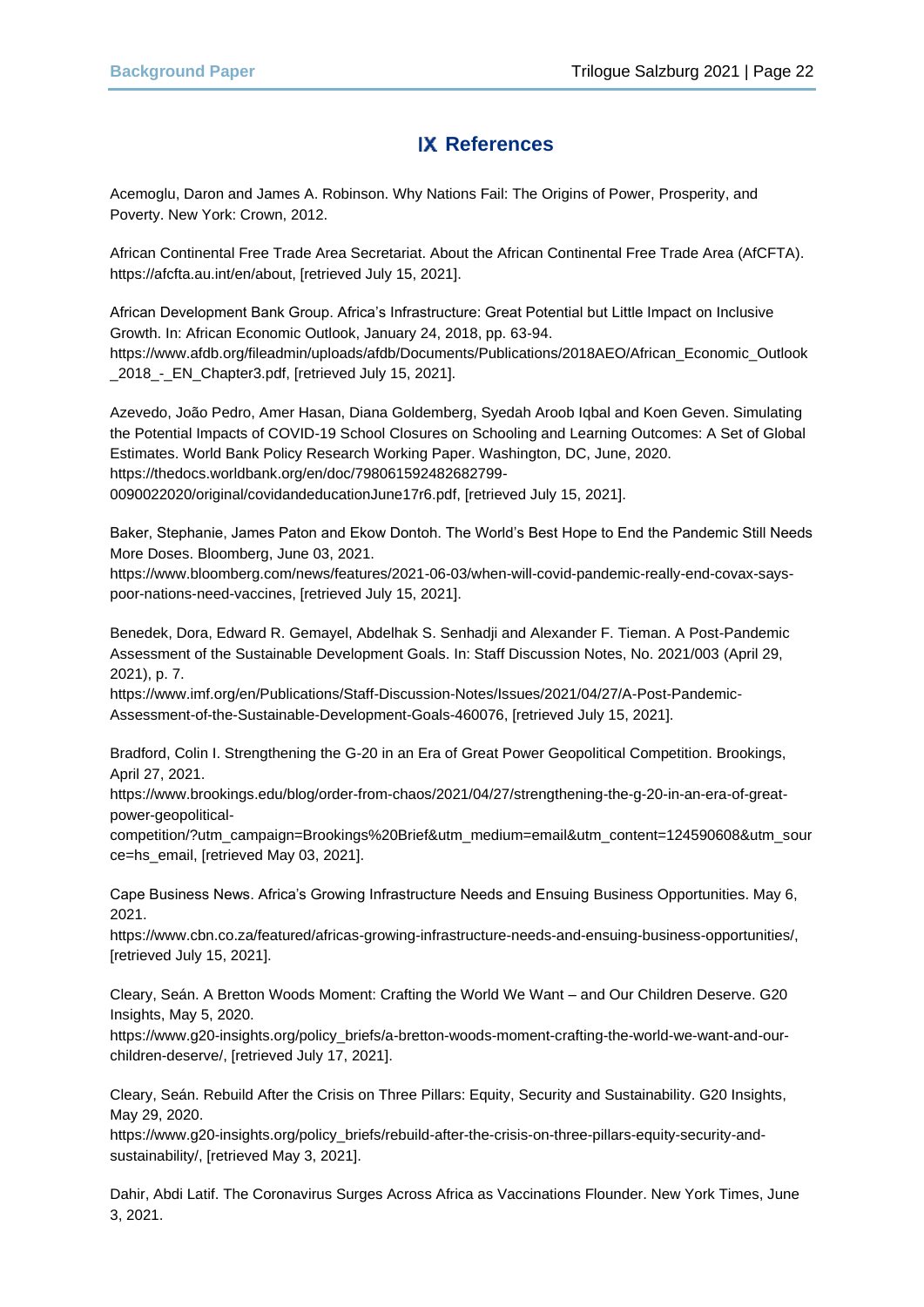[https://www.nytimes.com/2021/06/03/world/africa/africa-coronavirus-cases.html?te=1&nl=morning-briefing:](https://www.nytimes.com/2021/06/03/world/africa/africa-coronavirus-cases.html?te=1&nl=morning-briefing:-europe-edition&emc=edit_mbe_20210604) [europe-edition&emc=edit\\_mbe\\_20210604,](https://www.nytimes.com/2021/06/03/world/africa/africa-coronavirus-cases.html?te=1&nl=morning-briefing:-europe-edition&emc=edit_mbe_20210604) [retrieved July 15, 2021].

Desjardins, Jeff. Mapped: Visualizing the True Size of Africa. Visual Capitalist. February 19, 2020. https://www.visualcapitalist.com/map-true-size-of-africa/, [retrieved May 16, 2021].

Diamond, Dan. Mastercard Foundation Donates \$1.3 billion to Boost Africa's Coronavirus Response. Washington Post, June 8, 2021.

https://www.washingtonpost.com/health/2021/06/08/mastercard-foundation-donation-africa-covid/, [retrieved July 15, 2021].

Farge, Emma. GAVI Signs COVID-19 Vaccine Supply Deal with J&J. Reuters, May 21, 2021. https://www.reuters.com/business/healthcare-pharmaceuticals/gavi-signs-covid-19-vaccine-supply-dealwith-jj-2021-05-

21/?utm\_source=nl&utm\_brand=wired&utm\_mailing=WIR\_Science\_052121&utm\_campaign=auddev&utm\_medium=email&utm\_term=WIR\_Science&bxid=5bea0beb2ddf9c72dc8d28dc&cndid=41331095& esrc=growler-free-

covid&source=EDT\_WIR\_NEWSLETTER\_0\_SCIENCE\_ZZ&mbid=mbid%3DCRMWIR012019%0A%0A, [retrieved July 15, 2021].

Foreign, Commonwealth & Development Office. G7 Foreign and Development Ministers' Meeting Communiqué. London, May 5, 2021, [paragraphs 39 and 86].

https://assets.publishing.service.gov.uk/government/uploads/system/uploads/attachment\_data/file/983631/ G7-foreign-and-development-ministers-meeting-communique-london-5-may-2021.pdf, [retrieved July 16, 2021].

Georgieva, Kristalina. A New Bretton Woods Moment. Speech. International Monetary Fund, October 15, 2020.

https://www.imf.org/en/News/Articles/2020/10/15/sp101520-a-new-bretton-woods-moment, [retrieved July 17, 2021].

Georgieva, Kristalina, Tedros Adhanom Ghebreyesus, David Malpass and Ngozi Okonjo-Iweala. A New Commitment for Vaccine Equity and Defeating the Pandemic. International Monetary Fund, June 1, 2021. https://www.imf.org/en/News/Articles/2021/06/01/a-new-commitment-for-vaccine-equity-and-defeating-thepandemic, [retrieved July 15, 2021].

Georgieva, Kristalina, Gita Gopinath and Ruchir Agarwal. A Proposal to End the COVID-19 Pandemic. IMF Blog, May 21, 2021.

https://blogs.imf.org/2021/05/21/a-proposal-to-end-the-covid-19-

pandemic/?utm\_medium=email&utm\_source=govdelivery, [retrieved July 15, 2021].

Gertz, Geoffrey and Homi Kharas. The Road to Ending Poverty Runs Through 31 Severely Off Track Countries. Brookings, February 13, 2018.

https://www.brookings.edu/blog/future-development/2018/02/13/the-road-to-ending-poverty-runs-through-31-severely-off-track-countries/, [retrieved July 15, 2021].

Guterres, António. Vision Statement: "Restoring Trust and Inspiring Hope." The Next Five Years for the United Nations. New York, March 23, 2021.

https://www.un.org/pga/75/wp-content/uploads/sites/100/2021/03/Letter-PGA-VS.pdf, [retrieved July 15, 2021].

Holtz, Leo and Chris Heitzig. Figures of the Week: Africa's Infrastructure Paradox. Brookings, February 24, 2021.

https://www.brookings.edu/blog/africa-in-focus/2021/02/24/figures-of-the-week-africas-infrastructureparadox/, [retrieved July 15, 2021].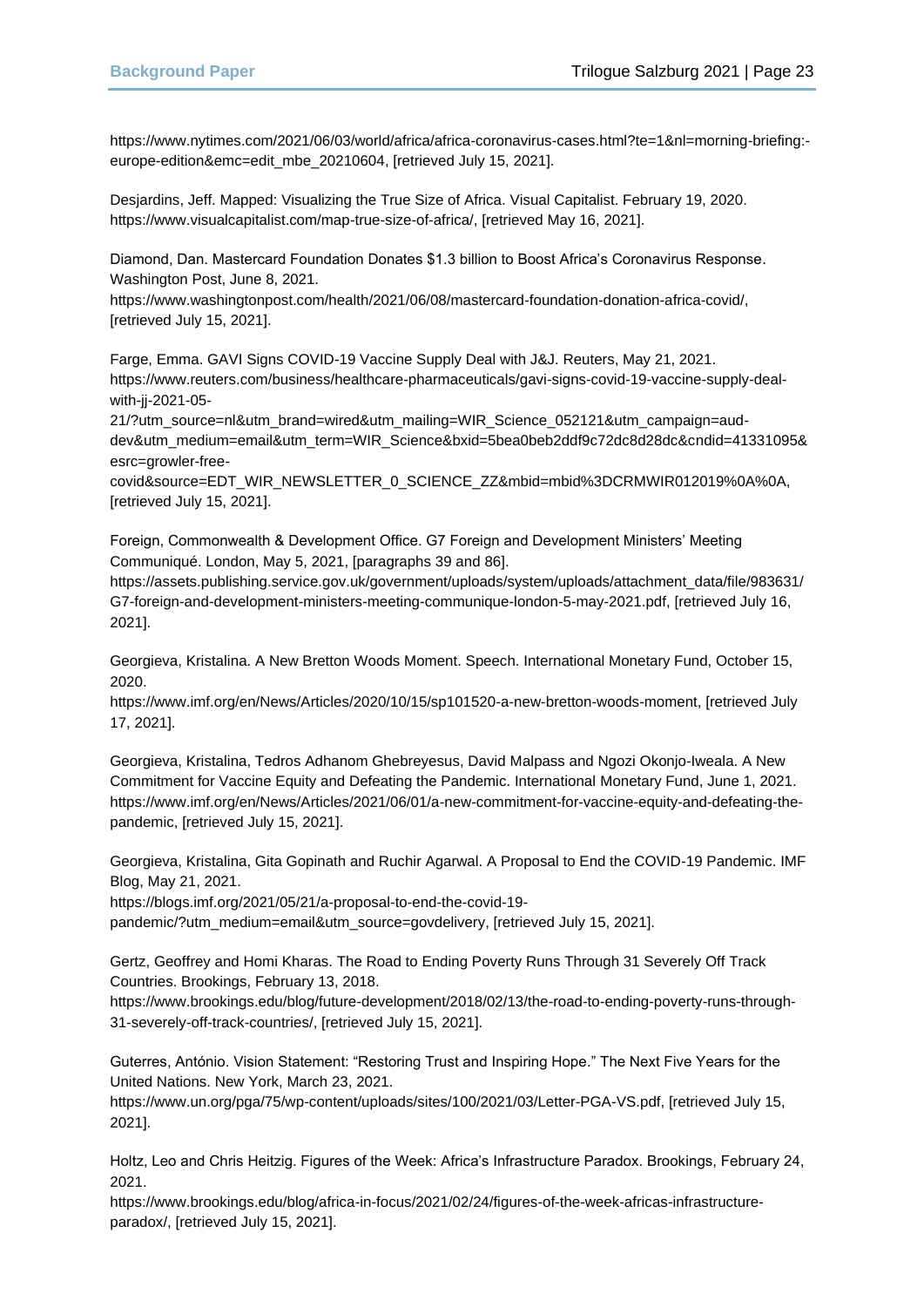Hulme, Mike and R. Doherty, T. Ngara, M. New, D. Lister. African Climate Change: 1900-2100. In: Climate Research, Vol. 17, (Apr., 2000), pp. 145-168.

http://www.foresightfordevelopment.org/sobipro/55/108-african-climate-change-19002100, [retrieved July 15, 2021].

International Monetary Fund. Regional Economic Outlook: Sub-Saharan Africa: Navigating a Long Pandemic. Washington, DC, April 2021.

https://www.imf.org/-/media/Files/Publications/REO/AFR/2021/April/English/text.ashx, [retrieved July 15, 2021].

International Monetary Fund. World Economic Outlook: Managing Divergent Recoveries, Executive Summary. Washington, DC, April, 2021.

https://www.imf.org/en/Publications/WEO/Issues/2021/03/23/world-economic-outlook-april-2021, [retrieved July 17, 2021].

Lakmeeharan, Kannan, Qaizer Manji, Ronald Nyairo, and Harald Poeltner. Solving Africa's Infrastructure Paradox. McKinsey and Company, March 6, 2020.

https://www.mckinsey.com/business-functions/operations/our-insights/solving-africas-infrastructureparadox, [retrieved July 15, 2021].

Macron, Emmanuel, Paul Kagame, Cyril Ramaphosa and Macky Sall. European and African Leaders Call for a New Deal for Africa. Project Syndicate, May 27, 2021.

https://www.project-syndicate.org/commentary/economic-new-deal-for-africa-by-emmanuel-macron-et-al-2021-05?utm\_source=Project+Syndicate+Newsletter&utm\_campaign=3100eb1aad-

covid\_newsletter\_05\_27\_2021&utm\_medium=email&utm\_term=0\_73bad5b7d8-3100eb1aad-107079713&mc\_cid=3100eb1aad&mc\_eid=601f6f5cc6, [retrieved July 16, 2021].

Mazumdar, Tulip. India's Covid Crisis Hits Covax Vaccine-sharing Scheme. BBC, May 17, 2021. [https://www.bbc.com/news/world-](https://www.bbc.com/news/world-57135368?utm_source=nl&utm_brand=wired&utm_mailing=WIR_Science_052121&utm_campaign=aud-dev&utm_medium=email&utm_term=WIR_Science&bxid=5bea0beb2ddf9c72dc8d28dc&cndid=41331095&esrc=growler-free-covid&source=EDT_WIR_NEWSLETTER_0_SCIENCE_ZZ&mbid=mbid%3DCRMWIR012019%0A%0A)

[57135368?utm\\_source=nl&utm\\_brand=wired&utm\\_mailing=WIR\\_Science\\_052121&utm\\_campaign=aud](https://www.bbc.com/news/world-57135368?utm_source=nl&utm_brand=wired&utm_mailing=WIR_Science_052121&utm_campaign=aud-dev&utm_medium=email&utm_term=WIR_Science&bxid=5bea0beb2ddf9c72dc8d28dc&cndid=41331095&esrc=growler-free-covid&source=EDT_WIR_NEWSLETTER_0_SCIENCE_ZZ&mbid=mbid%3DCRMWIR012019%0A%0A)[dev&utm\\_medium=email&utm\\_term=WIR\\_Science&bxid=5bea0beb2ddf9c72dc8d28dc&cndid=41331095&](https://www.bbc.com/news/world-57135368?utm_source=nl&utm_brand=wired&utm_mailing=WIR_Science_052121&utm_campaign=aud-dev&utm_medium=email&utm_term=WIR_Science&bxid=5bea0beb2ddf9c72dc8d28dc&cndid=41331095&esrc=growler-free-covid&source=EDT_WIR_NEWSLETTER_0_SCIENCE_ZZ&mbid=mbid%3DCRMWIR012019%0A%0A) [esrc=growler-free-](https://www.bbc.com/news/world-57135368?utm_source=nl&utm_brand=wired&utm_mailing=WIR_Science_052121&utm_campaign=aud-dev&utm_medium=email&utm_term=WIR_Science&bxid=5bea0beb2ddf9c72dc8d28dc&cndid=41331095&esrc=growler-free-covid&source=EDT_WIR_NEWSLETTER_0_SCIENCE_ZZ&mbid=mbid%3DCRMWIR012019%0A%0A)

[covid&source=EDT\\_WIR\\_NEWSLETTER\\_0\\_SCIENCE\\_ZZ&mbid=mbid%3DCRMWIR012019%0A%0A,](https://www.bbc.com/news/world-57135368?utm_source=nl&utm_brand=wired&utm_mailing=WIR_Science_052121&utm_campaign=aud-dev&utm_medium=email&utm_term=WIR_Science&bxid=5bea0beb2ddf9c72dc8d28dc&cndid=41331095&esrc=growler-free-covid&source=EDT_WIR_NEWSLETTER_0_SCIENCE_ZZ&mbid=mbid%3DCRMWIR012019%0A%0A) [retrieved July 15, 2021].

Monteiro, Ana. IMF Head Warns of 'Ricochet Impact' of Uneven Global Recovery. Bloomberg, May 25, 2021.

[https://www.bloomberg.com/news/articles/2021-05-25/imf-head-warns-of-ricochet-impact-of-uneven-global](https://www.bloomberg.com/news/articles/2021-05-25/imf-head-warns-of-ricochet-impact-of-uneven-global-recovery?cmpid=BBD052621_CORONAVIRUS&utm_medium=email&utm_source=newsletter&utm_term=210526&utm_campaign=coronavirus)[recovery?cmpid=BBD052621\\_CORONAVIRUS&utm\\_medium=email&utm\\_source=newsletter&utm\\_term=2](https://www.bloomberg.com/news/articles/2021-05-25/imf-head-warns-of-ricochet-impact-of-uneven-global-recovery?cmpid=BBD052621_CORONAVIRUS&utm_medium=email&utm_source=newsletter&utm_term=210526&utm_campaign=coronavirus) [10526&utm\\_campaign=coronavirus,](https://www.bloomberg.com/news/articles/2021-05-25/imf-head-warns-of-ricochet-impact-of-uneven-global-recovery?cmpid=BBD052621_CORONAVIRUS&utm_medium=email&utm_source=newsletter&utm_term=210526&utm_campaign=coronavirus) [retrieved July 15, 2021].

Naidoo, Prinesha, Matthew Hill and Antony Sguazzin. Vaccine Shortage Crushes Africa's Hopes for an Economic Revival. Bloomberg, May 21, 2021.

https://www.bloomberg.com/news/articles/2021-05-21/africa-s-hopes-for-an-economic-revival-crushed-byscarce-vac, [retrieved July 15, 2021].

Nair, Chandran. The World Is Woke to Western Posturing and Global White Privilege. In: South China Morning Post, May 29, 2021.

https://www.scmp.com/week-asia/opinion/article/3135049/world-woke-western-posturing-and-global-whiteprivilege, [retrieved July 17, 2021].

Namayanja, Rose. Lack of Vaccines Fuels Terrorism in Africa: To Avoid More Instability, It Is Time for All Wealthy Nations to Start Sharing. Foreign Policy, June 10, 2021. https://foreignpolicy.com/2021/06/10/vaccines-africa-terrorism-covid-19/, [retrieved July 15, 2021].